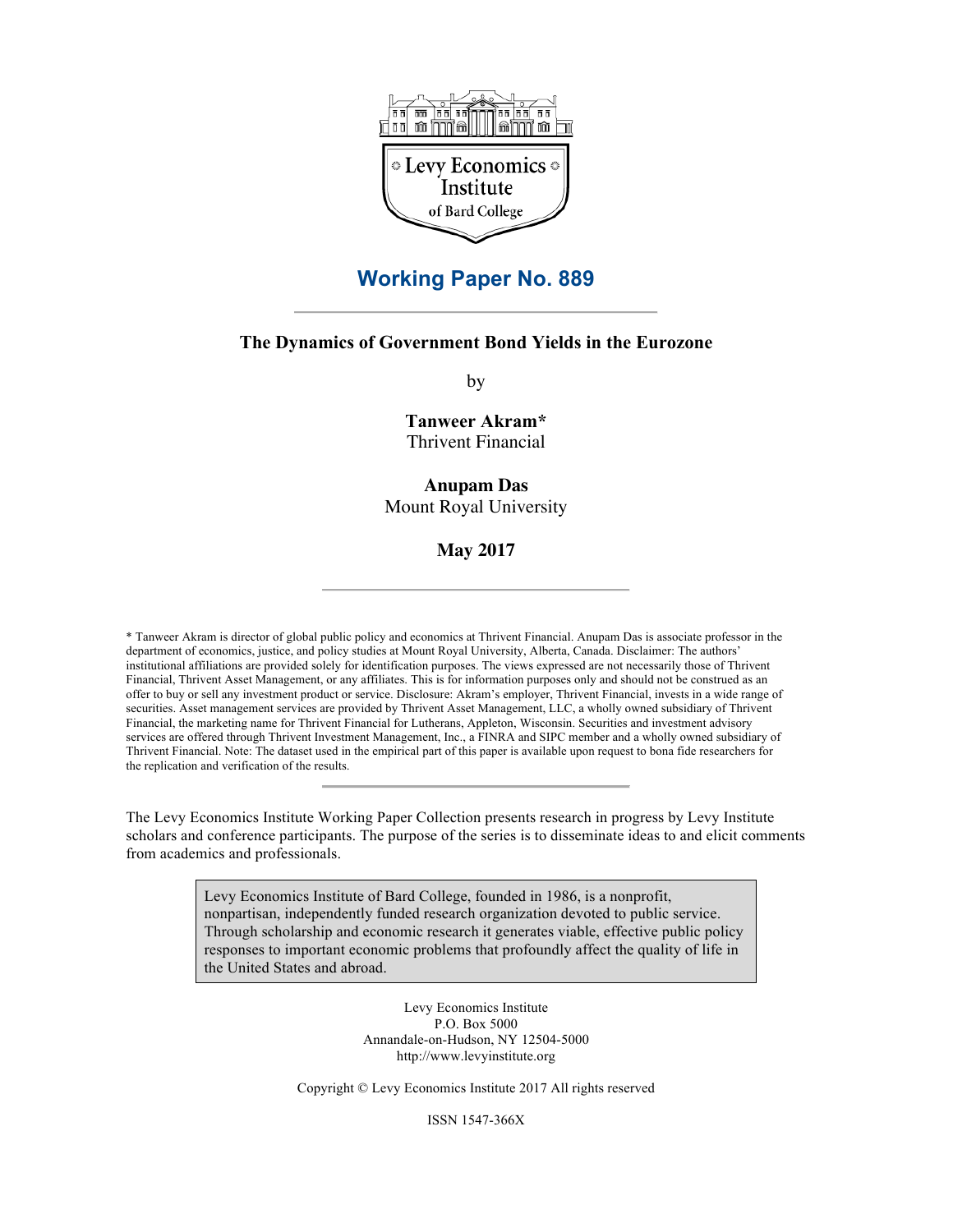# **ABSTRACT**

This paper investigates the determinants of nominal yields of government bonds in the eurozone. The pooled mean group (PMG) technique of cointegration is applied on both monthly and quarterly datasets to examine the major drivers of nominal yields of long-term government bonds in a set of 11 eurozone countries. Furthermore, autoregressive distributive lag (ARDL) methods are used to address the same question for individual countries. The results show that short-term interest rates are the most important determinants of long-term government bonds' nominal yields, which supports Keynes's (1930) view that short-term interest rates and other monetary policy measures have a decisive influence on long-term interest rates on government bonds.

**Keywords:** Government Bond Yields; Interest Rates; Monetary Policy; Eurozone **JEL Classifications:** E43, E50, E60, G10, G12, O16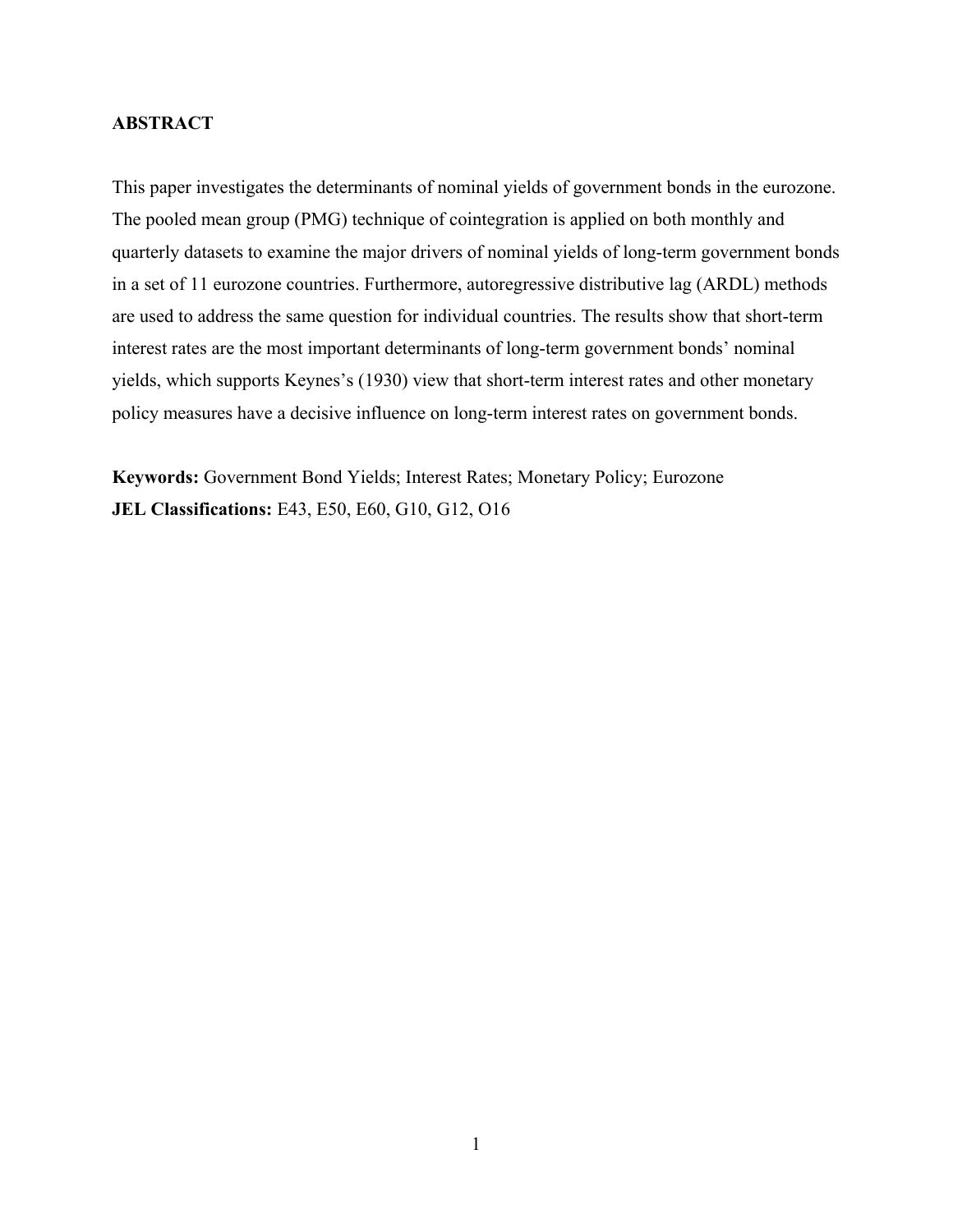# **I: INTRODUCTION**

The turbulence in government bond markets in the eurozone countries has been a key feature of the financial, economic, and political crisis that has plagued the region. In late 2010, interest rates on long-term government bonds for a number of countries of the eurozone—specifically Portugal, Ireland, Italy, Greece, and Spain (collectively labelled as the PIIGS)—began to rise sharply (see figure 1). Investors had become concerned about the debt sustainability of these countries due to the elevated ratio of government debt to nominal GDP (see figure 2), large ratios of net government borrowing (fiscal deficits) to nominal GDP, bursting of asset/housing bubbles, severe economic slowdown, elevated risks of default, and/or increased political risks, including the prospect of the exit of these countries from the eurozone.



**Figure 1: The Evolution of Government Bond Yields in Selected Eurozone Member Countries**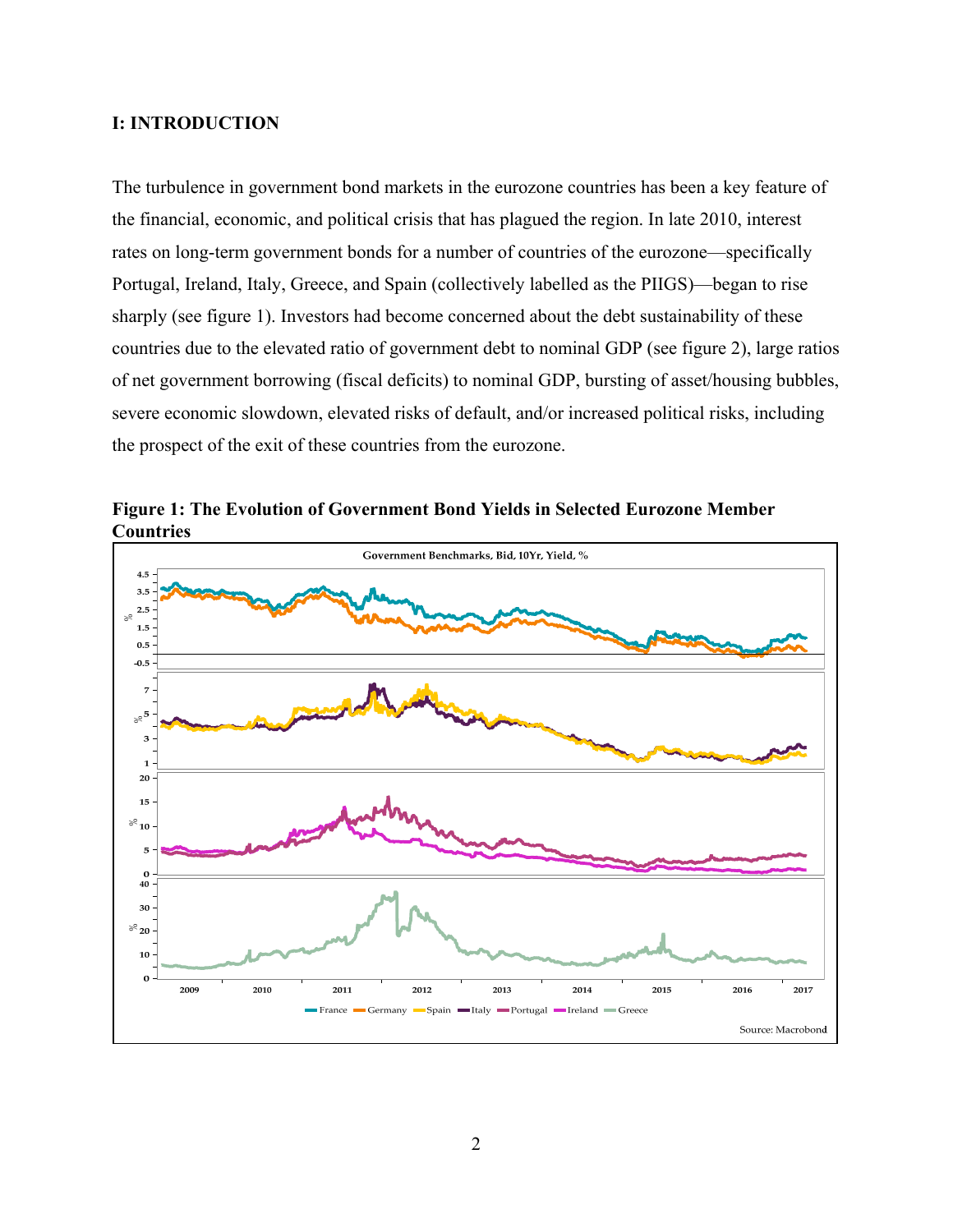

**Figure 2: The Evolution of Government Debt as Share of Nominal GDP in Portugal, Ireland, Italy, Greece, and Spain (PIIGS)** 

These concerns remained in the minds of bond investors and traders until the European Central Bank (ECB), the eurozone's central bank, made clear that it was committed to providing liquidity to the financial system, keeping government bond yields of eurozone countries contained, taking appropriate steps to ensure the stability of the payment and financial systems, and maintaining the common currency. Since mid-2013, interest rates on government bonds have declined for most eurozone countries, particularly Italy and Spain. Nevertheless, interest rates of Greek government bonds remained high as of April 2017, as investors' concerns about the country's debt sustainability and the effects of the troika-imposed economic austerity program have lingered. Meanwhile, the ECB has cut its deposit rate to below zero. The eurozone has been mired in low inflation and deflationary threats. As a result, yields on government bonds of various tenors in several eurozone countries—including Belgium, Germany, Finland, France, Austria, and the Netherlands—have exhibited low or even negative yields since 2016.

While turbulence in the government bond markets has subsided notably since 2012 when Mario Draghi (2012), the president of the ECB, announced that he was committed to do "whatever it takes" to ensure the euro would survive, the financial, economic, and political crisis is far from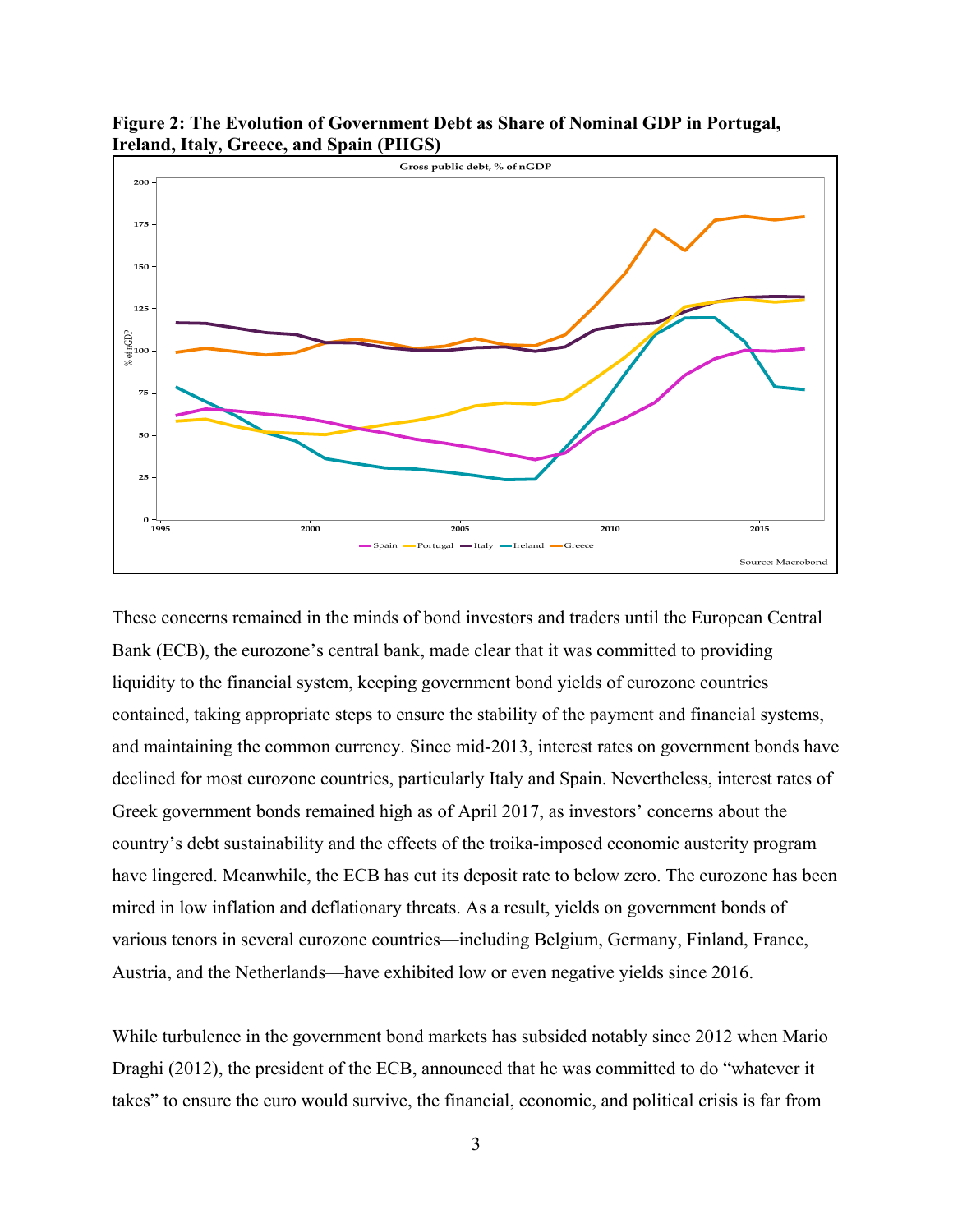over. Understanding the dynamics of government bond yields in the eurozone is an important issue because it can provide a useful perspective on the causes of the ongoing crisis there. Such analysis can also be the basis for formulating, implementing, and evaluating appropriate financial, economic, and structural policies that may mitigate the crisis.

This paper is structured in five sections. Section II provides the theoretical overview and places the research issue of the current paper in the context of the existing empirical literature on government bond yields. Section III describes the data and the empirical methodology. Section IV reports the empirical findings from panel and time-series estimates. Section V concludes and identifies issues for further research.

# **II: THEORETICAL OVERVIEW AND A BRIEF REVIEW OF THE EMPIRICAL LITERATURE ON GOVERNMENT BOND YIELDS**

The conventional view is that elevated government debt, fiscal deficits, and government spending crowds out gross domestic private fixed investment and raises long-term interest rates on government bonds. A number of researchers have argued that higher government debt ratios and fiscal deficit ratios lead to higher government bond yields because investors become doubtful of a country's debt sustainability. Baldacci and Kumar (2010), Gruber and Kamin (2012), Lam and Tokuoka (2013), Poghosyan (2014), and Tokuoka (2012) support the view that countries with higher indebtedness and fiscal deficits tend to exhibit higher government bond yields. Reinhart and Rogoff (2009) hold that high government debts and deficits lead to not just higher bond yields, but also slower economic growth, higher inflation, and an increase in the likelihood of debt default. The conventional view is that government financial variables are the most important driver of government bond yields. In particular, elevated and rising government indebtedness can lead to higher government bond yields and a disruptive default on government debt.

In contrast to the conventional wisdom, the Keynesian view is that the central bank's policy rates and monetary policy tools are the key drivers of government bond yields (Keynes 1930 and 2007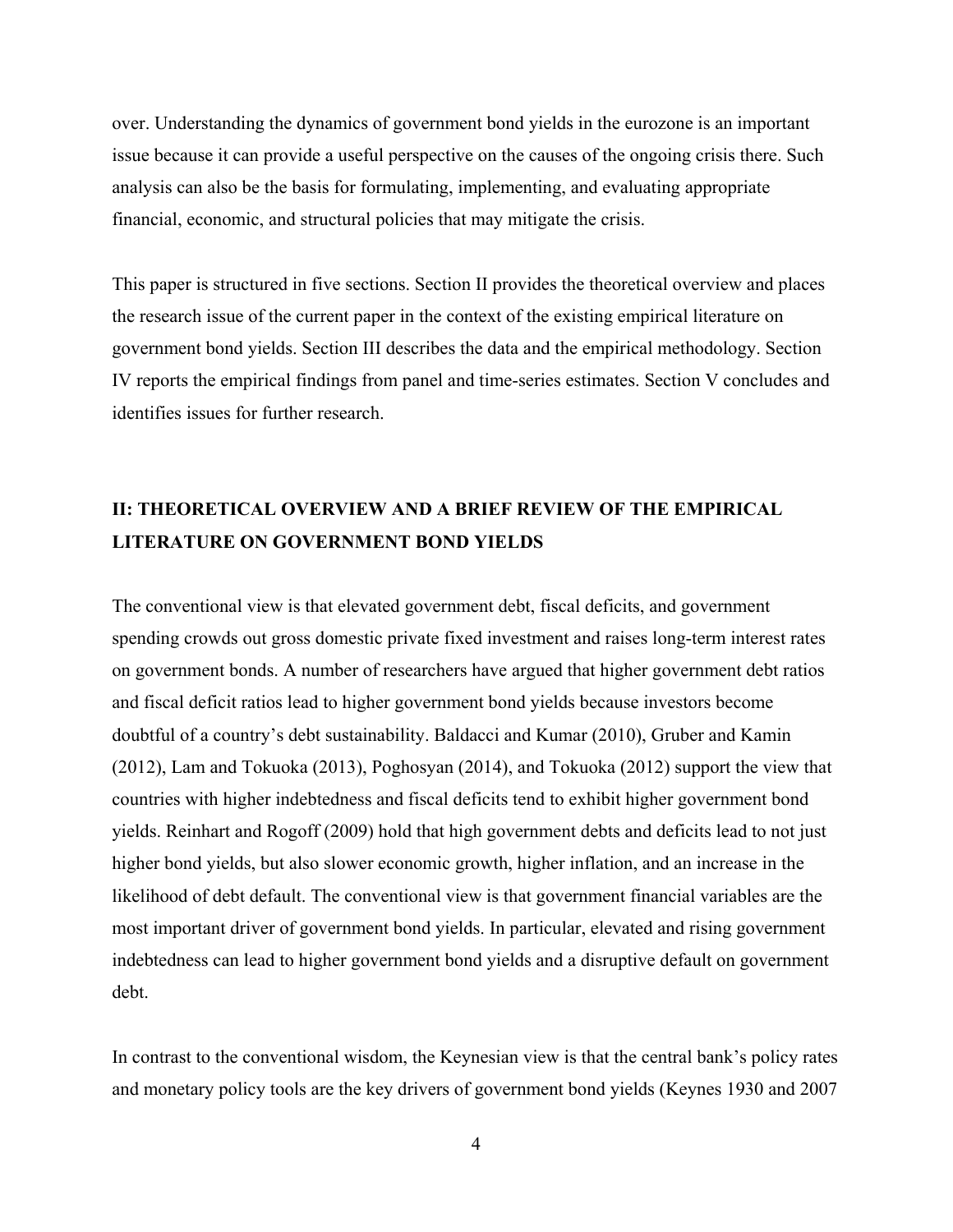[1936]). Keynes's views are based on: (1) stylized facts about the behavior of government bond yields, in particular Riefler's (1930) statistical analysis of long-term government bond yields in the US; and (2) his observations of agents in the financial markets who tend to be mostly influenced by recent developments and the near-term outlook, as well as his analysis of the operations of central banks in advanced capitalist economies (Kregel 2011). Modern money theorists, such as Wray (2003 [1998] and 2012), Fulwiller (2016), and Mitchell (2015), as well as several New Keynesian macroeconomists, such as Sims (2013) and Woodford (2001), hold that governments that issue their own currency and retain monetary sovereignty have the operational ability to service government debt issued in that currency. In the Keynesian view, the central bank's actions have a decisive influence on the long-term interest rates of government bonds because the central bank sets the policy rate. The policy rate exerts strong influence over the level and direction of short-term interest rates. Short-term interest rates in turn are the most important driver of the long-term interest rates, even though other variables—such as the pace of inflation and economic activity—may also influence long-term interest rates.

The Keynesian approach to understanding the drivers of government bond yields has been formally modelled and these models have been empirically tested. Akram (2014), Akram and Das (2014a, 2014b, 2015a, 2015b, and 2017), and Akram and Li (2016 and 2017) have constructed models aligned with the Keynesian and modern money theory of long-term interest rates on government bonds. Their empirical findings support the idea that short-term interests have the most important influence on long-term interest rates in several countries: Akram and Li's (2016 and 2017) results show this for the US; Akram (2014) and Akram and Das (2014a and 2014b) uphold that short-term interest rates have driven long-term interest rates in Japan; and Akram and Das (2015a, 2015b, and 2017) corroborate similar results in India, both over the short and long run.

An underlying assumption of the Keynesian and modern money theory approaches to government bond yields is that a country's government exercises monetary sovereignty. A country is regarded as exercising monetary sovereignty if the following conditions are met: (1) it issues its own currencies; (2) the state has the ability to impose taxes on the private sector; and (3) the tax liabilities of the private sector to the state can be met solely by the payments

5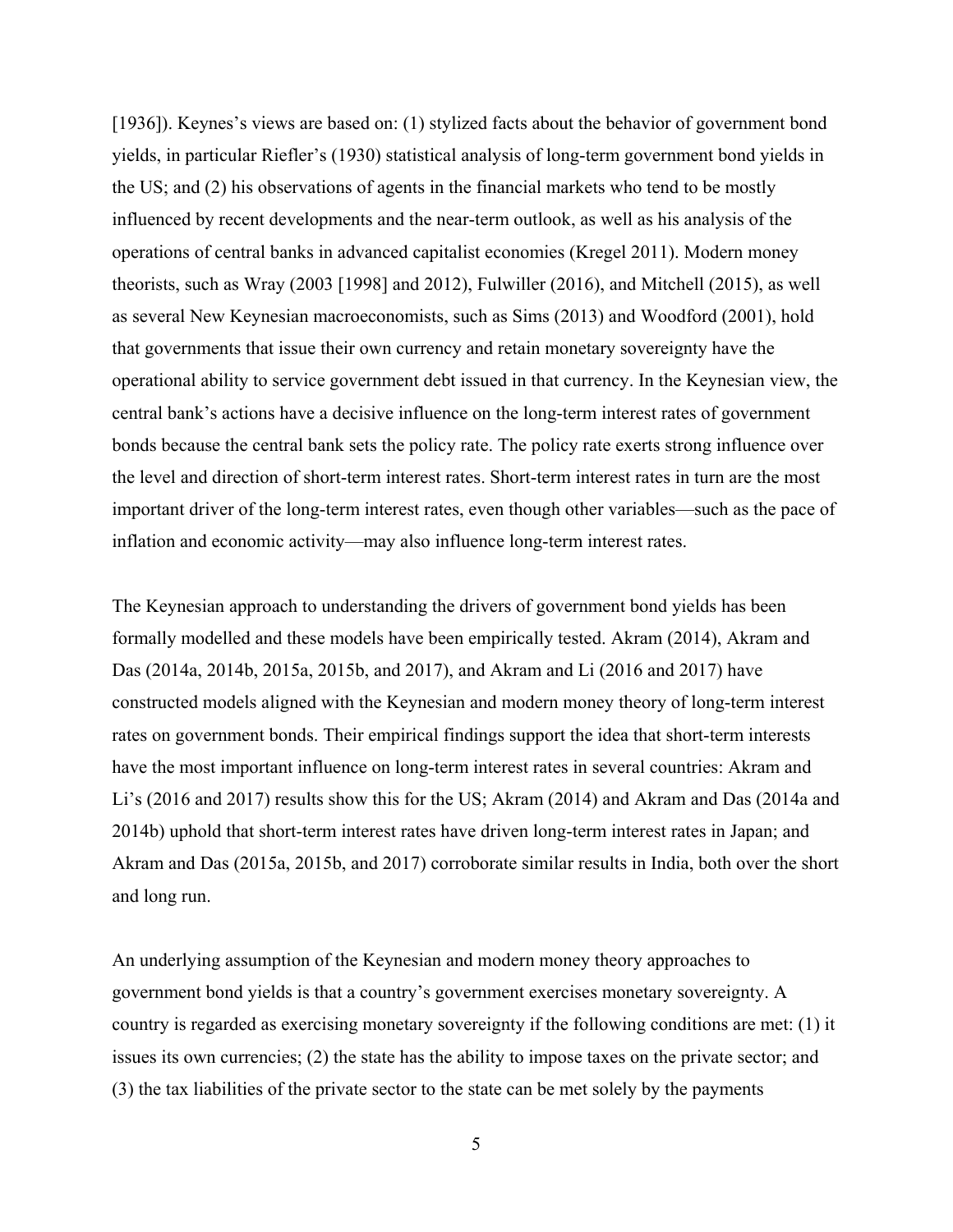denominated in its own currency. Typically countries with monetary sovereignty have their own central bank that sets the policy rate by targeting the overnight interbank interest rate or setting some other interest rate as its benchmark interest rate for policy purposes; however, the countries of the eurozone cannot exert monetary sovereignty. Mitchell (2015: 337–38) points out that the member countries of the eurozone do not poses monetary sovereignty because "they are forced to use a foreign currency and must issue debt to private bond markets in that foreign currency to fund any fiscal deficits." Stiglitz (2016: 5) argues that the most important factor in the eurozone's crisis is "the creation of a single currency, the euro." He elaborates this point by blaming the eurozone's crisis on the failure of the eurozone authorities and member states to create institutions suitable for a region that uses a single currency. Sims (2012) states that the creation of the common currency in the eurozone led to "abandoning an effective lender of last resort function and accepting periodic outright government default on debt as part of the new monetary regime." He calls for fixing the eurozone's institutional gaps by creating a eurozone authority with taxing power and the ability to issue debt, and purchase and sell the debt of governments of the eurozone countries.

It is unclear to what extent the Keynesian approach to modeling government bond yields can adequately capture the dynamics of government bond yields in the eurozone because of the eurozone member countries' lack of monetary sovereignty. Hence, it is quite germane to empirically test whether the implications of the Keynesian approach to government bond yields holds in the countries of the eurozone. This is exactly what this paper seeks to do. It does so by using both panel and time-series data from the eurozone countries and applies a number of econometric techniques well suited for panel and time-series models.

### **III: DATA AND EMPIRICAL METHODOLOGY**

# **3.1 Data**

This paper uses monthly and quarterly data to estimate the effects of short-term interest rates and other relevant variables on long-term government bond yields in 11 eurozone countries (listed in the first column of table 1; abbreviations that are used for countries in the names of variables

6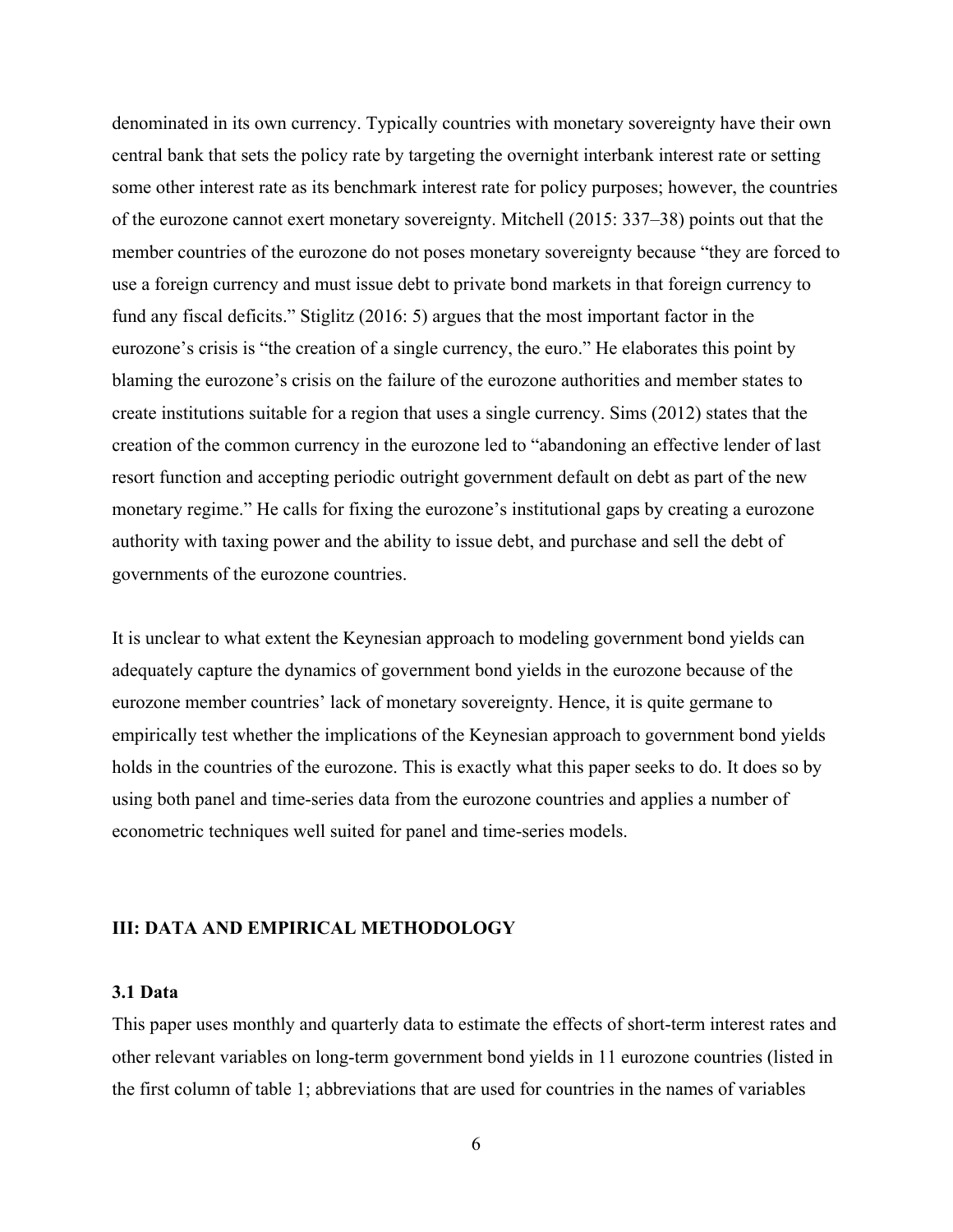provided later are listed in the second column). While the monthly dataset covers the period from 1997m3 to 2015m9, the quarterly dataset runs from 2000q1 to 2015q2. Selection of the time period in the dataset is constrained by the availability of data on relevant variables.

|                    | Country       |
|--------------------|---------------|
| <b>Countries</b>   | abbreviations |
| Austria            | AT            |
| <b>Belgium</b>     | BE            |
| <b>Finland</b>     | FI            |
| <b>France</b>      | <b>FR</b>     |
| Germany            | DE            |
| Greece             | GR            |
| <b>Ireland</b>     | IE            |
| <b>Italy</b>       | <b>IT</b>     |
| <b>Netherlands</b> | NL            |
| Portugal           | <b>PR</b>     |
| Spain              | ES            |

**Table 1: Country List and Abbreviations** 

Table 2 provides the list of variables used in the paper. The first column gives the variable names, the second column describes the data, the third column describes the frequency of the data and indicates whether the data have been converted to a lower frequency, and the final column states the sources of the data.  $STIR$  is the short-term interest rates on interbank lending for three months. *INFLYOY* represents the rate of inflation, which is defined as the year-overyear percentage change in the price of the overall consumer price index (CPI) excluding energy, food, alcohol, and tobacco. Economic activity is proxied by *IPYOY*, which is measured as the year-over-year percentage change in the index of industrial production. *DRATIO* is defined as the ratio of the government's consolidated gross debt to nominal gross domestic product (GDP); data on the government debt ratio is available only in the quarterly form.  $GB2$  and  $GB10$  are the nominal yields on long-term government bonds of 2-year and 10-year tenors. In order to examine the effects of the financial crisis, a dummy (labelled as CRISIS) has been created. The crisis period in the monthly dataset is from 2010m12 to 2012m7 and in the quarterly dataset it is from 2010q4 to 2012q3. Data on all variables are collected from Macrobond, which collects and consolidates time-series data from various primary sources.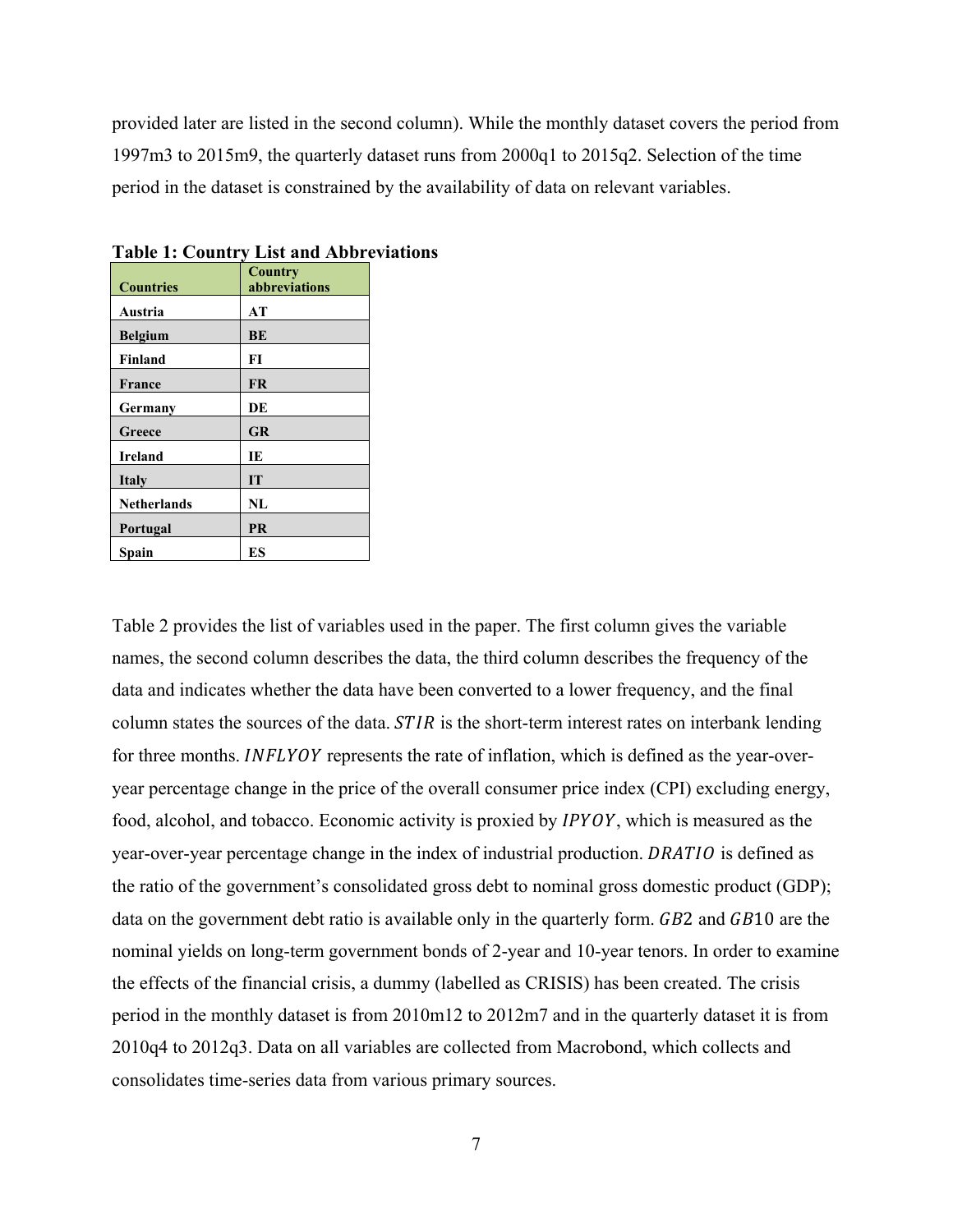| <b>Variable Labels</b>           | <b>Data Description</b>                                              | Frequency                                                 | <b>Sources</b>                                     |
|----------------------------------|----------------------------------------------------------------------|-----------------------------------------------------------|----------------------------------------------------|
| <b>Short-Term Interest Rates</b> |                                                                      |                                                           |                                                    |
| AT_STIR                          | Austria, 3-month Vienna Interbank<br>Offered Rate (VIBOR), %         | Daily; converted to<br>monthly; converted<br>to quarterly | OECD Main Economic<br>Indicators; Macrobond        |
| BE STIR                          | Belgium, 3-month Interbank Rate, %                                   | Daily; converted to<br>monthly; converted<br>to quarterly | OECD Main Economic<br>Indicators;<br>Macrobond     |
| FI STIR                          | Finland, 3-month Helsinki Interbank<br>Offered Rate (HELIBOR), %     | Daily; converted to<br>monthly; converted<br>to quarterly | <b>OECD Main Economic</b><br>Indicators; Macrobond |
| FR STIR                          | France, 3-month Pairs Interbank Offered<br>Rate (PIBOR), %           | Daily; converted to<br>monthly; converted<br>to quarterly | <b>OECD Main Economic</b><br>Indicators; Macrobond |
| DE STIR                          | Germany, 3-month Frankfurt Interbank<br>Offered Rate (FIBOR), %      | Daily; converted to<br>monthly; converted<br>to quarterly | <b>OECD Main Economic</b><br>Indicators; Macrobond |
| <b>GR STIR</b>                   | Greece, 3-month Interbank Rate, %                                    | Daily; converted to<br>monthly; converted<br>to quarterly | <b>OECD Main Economic</b><br>Indicators; Macrobond |
| <b>IE STIR</b>                   | Ireland, 3-month Dublin Interbank Rate, %                            | Daily; converted to<br>monthly; converted<br>to quarterly | <b>OECD Main Economic</b><br>Indicators; Macrobond |
| IT STIR                          | Italy, 3-month Interbank Rate on Deposits,<br>$\%$                   | Daily; converted to<br>monthly; converted<br>to quarterly | OECD Main Economic<br>Indicators; Macrobond        |
| NL STIR                          | Netherlands, 3-month Amsterdam Inter<br>Bank Offered Rate (AIBOR), % | Daily; converted to<br>monthly; converted<br>to quarterly | <b>OECD Main Economic</b><br>Indicators; Macrobond |
| PR STIR                          | Portugal, 86- to 96-day Interbank Rate, %                            | Daily; converted to<br>monthly; converted<br>to quarterly | <b>OECD Main Economic</b><br>Indicators; Macrobond |
| ES STIR                          | Spain, 3-month Interbank Rate on Loans,<br>$\frac{0}{0}$             | Daily; converted to<br>monthly; converted<br>to quarterly | <b>OECD Main Economic</b><br>Indicators; Macrobond |
| <b>Government Bond Yields</b>    |                                                                      |                                                           |                                                    |
| AT GB2                           | Austria, Government Bond, 2 Year, Yield,<br>$\%$                     | Daily; converted to<br>monthly; converted<br>to quarterly | Macrobond                                          |
| BE GB2                           | Belgium, Government Bond, Bank of<br>Belgium, 2 Year, Yield, %       | Daily; converted to<br>monthly; converted<br>to quarterly | Bank of Belgium,<br>Macrobond                      |
| FI_GB2                           | Finland, Government Bonds, 2 Year,<br>Yield, %                       | Daily; converted to<br>monthly; converted<br>to quarterly | Macrobond                                          |
| FR GB2                           | France, Government Bonds, 2 Year,<br>Yield, %                        | Daily; converted to<br>monthly; converted<br>to quarterly | Macrobond                                          |
| DE GB2                           | Germany, Government Bonds, 2 Year,<br>Yield, %                       | Daily; converted to<br>monthly; converted<br>to quarterly | Macrobond                                          |
| GR GB2                           | Greece, Government Bond, 2 Year, Yield,<br>$\%$                      | Daily; converted to<br>monthly; converted<br>to quarterly | Macrobond                                          |
| IE GB2                           | Ireland, Government Bonds, 2 Year,<br>Yield, %                       | Daily; converted to<br>monthly; converted<br>to quarterly | Macrobond                                          |
| IT GB2                           | Italy, Government Bonds, 2 Year, Yield,<br>$\%$                      | Daily; converted to<br>monthly; converted<br>to quarterly | Macrobond                                          |

# **Table 2: Summary of the Data and the Variables**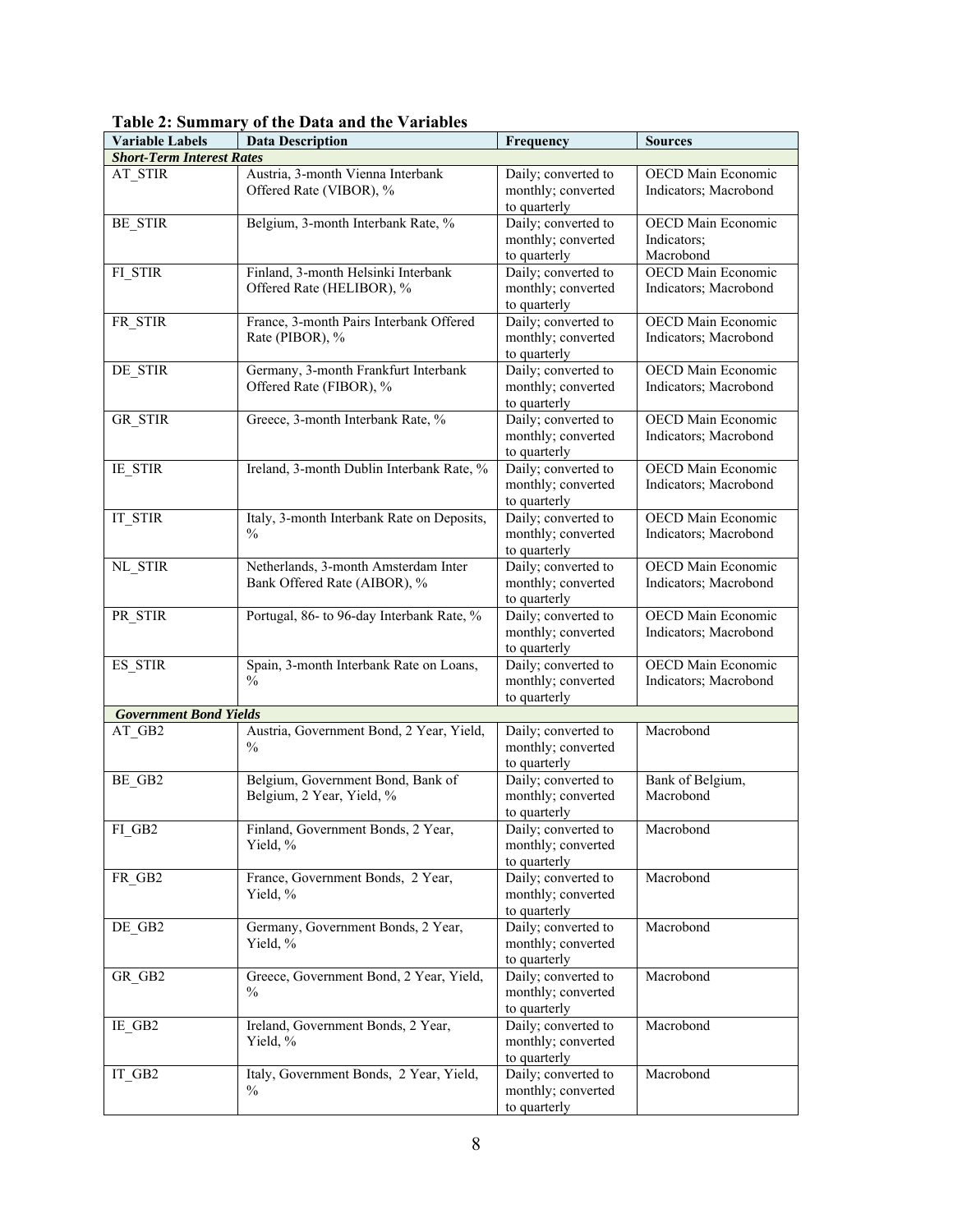| <b>Variable Labels</b> | <b>Data Description</b>                                                           | Frequency                                 | <b>Sources</b>         |
|------------------------|-----------------------------------------------------------------------------------|-------------------------------------------|------------------------|
| NL GB2                 | Netherlands, Government Bonds, 2 Year,                                            | Daily; converted to                       | Macrobond              |
|                        | Yield, %                                                                          | monthly; converted                        |                        |
|                        |                                                                                   | to quarterly                              |                        |
| PR GB2                 | Portugal, Government Bonds, 2 Year,                                               | Daily; converted to                       | Macrobond              |
|                        | Yield, %                                                                          | monthly; converted                        |                        |
|                        |                                                                                   | to quarterly                              | Macrobond              |
| ES GB2                 | Spain, Government Bonds, 2 Year, Yield,<br>$\frac{0}{0}$                          | Daily; converted to                       |                        |
|                        |                                                                                   | monthly; converted<br>to quarterly        |                        |
| $AT_GB10$              | Austria, Government Bonds, 10 Year,                                               | Daily; converted to                       | Macrobond              |
|                        | Yield, %                                                                          | monthly; converted                        |                        |
|                        |                                                                                   | to quarterly                              |                        |
| BE GB10                | Belgium, Government Bonds, Bank of                                                | Daily; converted to                       | Macrobond              |
|                        | Belgium, 10 Year, Yield, %                                                        | monthly; converted                        |                        |
|                        |                                                                                   | to quarterly                              |                        |
| FI GB10                | Finland, Government Bonds, 10 Year,                                               | Daily; converted to                       | Macrobond              |
|                        | Yield, %                                                                          | monthly; converted                        |                        |
|                        |                                                                                   | to quarterly                              |                        |
| FR GB10                | France, Government Bonds, 10 Year,                                                | Daily; converted to                       | Macrobond              |
|                        | Yield, %                                                                          | monthly; converted                        |                        |
|                        |                                                                                   | to quarterly                              |                        |
| DE GB10                | Germany, Government Bonds, 10 Year,                                               | Daily; converted to<br>monthly; converted | Macrobond              |
|                        | Yield, %                                                                          |                                           |                        |
| GR GB10                | Greece, Government Bonds, 10 Year,                                                | to quarterly<br>Daily; converted to       | Macrobond              |
|                        | Yield, %                                                                          | monthly; converted                        |                        |
|                        |                                                                                   | to quarterly                              |                        |
| IE GB10                | Ireland, Government Bonds, 10 Year,                                               | Daily; converted to                       | Macrobond              |
|                        | Yield, %                                                                          | monthly; converted                        |                        |
|                        |                                                                                   | to quarterly                              |                        |
| IT GB10                | Italy, Government Bonds, 10 Year, Yield,                                          | Daily; converted to                       | Macrobond              |
|                        | $\frac{0}{0}$                                                                     | monthly; converted                        |                        |
|                        |                                                                                   | to quarterly                              |                        |
| NL GB10                | Netherlands, Government Bonds, 10 Year,                                           | Daily; converted to                       | Macrobond              |
|                        | Yield, %                                                                          | monthly; converted                        |                        |
|                        |                                                                                   | to quarterly                              |                        |
| PR_GB10                | Portugal, Government Bonds, 10 Year,                                              | Daily; converted to                       | Macrobond              |
|                        | Yield, %                                                                          | monthly; converted<br>to quarterly        |                        |
| ES GB10                | Spain, Government Bonds, 10 Year, Yield,                                          | Daily; converted to                       | Macrobond              |
|                        | $\%$                                                                              | monthly; converted                        |                        |
|                        |                                                                                   | to quarterly                              |                        |
| <b>Inflation</b>       |                                                                                   |                                           |                        |
| <b>AT INFLYOY</b>      | Austria, Harmonized Index of Consumer                                             | Monthly; converted                        | Eurostat;              |
|                        | Prices, excluding energy, food, alcohol &                                         | to quarterly                              | Macrobond              |
|                        | tobacco, % change y/y                                                             |                                           |                        |
| BE INFLYOY             | Belgium, Harmonized Index of Consumer                                             | Monthly; converted                        | Eurostat;              |
|                        | Prices, excluding energy, food, alcohol $\&$                                      | to quarterly                              | Macrobond              |
|                        | tobacco, % change y/y                                                             |                                           |                        |
| FI INFLYOY             | Finland, Harmonized Index of Consumer                                             | Monthly; converted                        | Eurostat;              |
|                        | Prices, excluding energy, food, alcohol &                                         | to quarterly                              | Macrobond              |
|                        | tobacco, % change y/y                                                             |                                           |                        |
| FR INFLYOY             | France, Harmonized Index of Consumer<br>Prices, excluding energy, food, alcohol & | Monthly; converted<br>to quarterly        | Eurostat;<br>Macrobond |
|                        | tobacco, % change y/y                                                             |                                           |                        |
| DE INFLYOY             | Germany, Harmonized Index of Consumer                                             | Monthly; converted                        | Eurostat;              |
|                        | Prices, excluding energy, food, alcohol &                                         | to quarterly                              | Macrobond              |
|                        | tobacco, % change y/y                                                             |                                           |                        |
|                        |                                                                                   |                                           |                        |
|                        |                                                                                   |                                           |                        |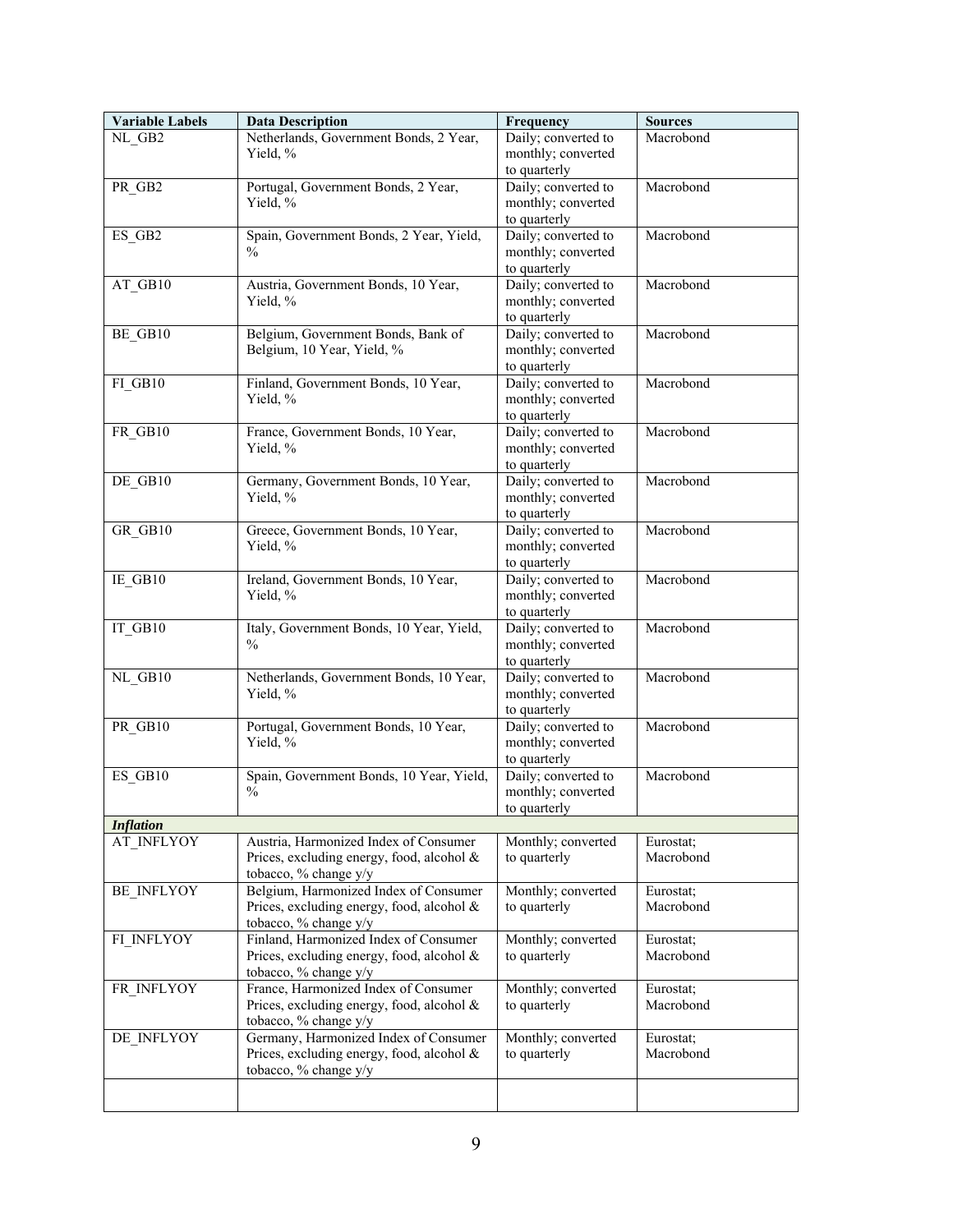| <b>Variable Labels</b>    | <b>Data Description</b>                    | Frequency          | <b>Sources</b>            |
|---------------------------|--------------------------------------------|--------------------|---------------------------|
| <b>GR INFLYOY</b>         | Greece, Harmonized Index of Consumer       | Monthly; converted | Eurostat:                 |
|                           | Prices, excluding energy, food, alcohol &  | to quarterly       | Macrobond                 |
|                           | tobacco, % change y/y                      |                    |                           |
| <b>IE INFLYOY</b>         | Ireland, Harmonized Index of Consumer      | Monthly; converted | Eurostat;                 |
|                           | Prices, excluding energy, food, alcohol &  | to quarterly       | Macrobond                 |
|                           | tobacco, % change y/y                      |                    |                           |
| <b>IT INFLYOY</b>         | Italy, Harmonized Index of Consumer        | Monthly; converted | Eurostat; Macrobond       |
|                           | Prices, excluding energy, food, alcohol &  | to quarterly       |                           |
|                           | tobacco, % change y/y                      |                    |                           |
| NL INFLYOY                | Netherlands, Harmonized Index of           | Monthly; converted | Eurostat;                 |
|                           | Consumer Prices, excluding energy, food,   | to quarterly       | Macrobond                 |
|                           | alcohol & tobacco, % change y/y            |                    |                           |
| PR INFLYOY                | Netherlands, Harmonized Index of           | Monthly; converted | Eurostat; Macrobond       |
|                           | Consumer Prices excluding energy, food,    | to quarterly       |                           |
|                           | alcohol & tobacco, % change $y/y$          |                    |                           |
| ES INFLYOY                | Spain, Harmonized Index of Consumer        | Monthly; converted | Eurostat; Macrobond       |
|                           | Prices, excluding energy, food, alcohol &  | to quarterly       |                           |
|                           | tobacco, % change y/y                      |                    |                           |
| <b>Economic Activity</b>  |                                            |                    |                           |
| AT IPYOY                  | Austria, Industrial Production, seasonally | Monthly; converted | OECD Main Economic        |
|                           | adjusted (SA), % change y/y                | to quarterly       | Indicators; Macrobond     |
| <b>BE IPYOY</b>           | Belgium, Industrial Production, SA,%       | Monthly; converted | <b>OECD</b> Main Economic |
|                           | change $y/y$                               | to quarterly       | Indicators; Macrobond     |
| FI IPYOY                  | Finland, Industrial Production SA, %       | Monthly; converted | OECD Main Economic        |
|                           | change y/y                                 | to quarterly       | Indicators; Macrobond     |
| FR IPYOY                  | France, Industrial Production, SA, %       | Monthly; converted | <b>OECD Main Economic</b> |
|                           | change y/y                                 | to quarterly       | Indicators; Macrobond     |
| DE IPYOY                  | Germany, Industrial Production, SA, %      | Monthly; converted | OECD Main Economic        |
|                           | change y/y                                 | to quarterly       | Indicators; Macrobond     |
| <b>GR IPYOY</b>           | Greece, Industrial Production, SA,%        | Monthly; converted | OECD Main Economic        |
|                           | change y/y                                 | to quarterly       | Indicators; Macrobond     |
| IE IPYOY                  | Ireland, Industrial Production, SA, %      | Monthly; converted | OECD Main Economic        |
|                           | change y/y                                 | to quarterly       | Indicators; Macrobond     |
| IT IPYOY                  | Italy, Industrial Production, SA, % change | Monthly; converted | OECD Main Economic        |
|                           | y/y                                        | to quarterly       | Indicators; Macrobond     |
| NL IPYOY                  | Netherlands, Industrial Production, SA,    | Monthly; converted | <b>OECD Main Economic</b> |
|                           | change y/y                                 | to quarterly       | Indicators; Macrobond     |
| PR_IPYOY                  | Portugal, Industrial Production, SA, %     | Monthly; converted | <b>OECD Main Economic</b> |
|                           | change y/y                                 | to quarterly       | Indicators; Macrobond     |
| ES IPYOY                  | Spain, Industrial Production, SA, %        | Monthly; converted | OECD Main Economic        |
|                           | change y/y                                 | to quarterly       | Indicators; Macrobond     |
| <b>Government Finance</b> |                                            |                    |                           |
| <b>AT DRATIO</b>          | Austria, Central Government Consolidated   | Quarterly          | Eurostat; Macrobond       |
|                           | Debt, % of nominal GDP                     |                    |                           |
| <b>BE DRATIO</b>          | Belgium, Central Government                | Quarterly          | Eurostat; Macrobond       |
|                           | Consolidated Debt, % of nominal GDP        |                    |                           |
| FI DRATIO                 | Finland, Central Government Consolidated   | Quarterly          | Eurostat; Macrobond       |
|                           | Debt, % of nominal GDP                     |                    |                           |
| FR_DRATIO                 | France, Central Government Consolidated    | Quarterly          | Eurostat; Macrobond       |
|                           | Debt, % of nominal GDP                     |                    |                           |
| DE DRATIO                 | Germany, Central Government                | Quarterly          | Eurostat; Macrobond       |
|                           | Consolidated Debt, % of nominal GDP        |                    |                           |
| <b>GR DRATIO</b>          | Greece, Central Government Consolidated    | Quarterly          | Eurostat; Macrobond       |
|                           | Debt, % of nominal GDP                     |                    |                           |
| <b>IE DRATIO</b>          | Ireland, Central Government Consolidated   | Quarterly          | Eurostat; Macrobond       |
|                           | Debt, % of nominal GDP                     |                    |                           |
|                           |                                            |                    |                           |
| <b>IT DRATIO</b>          | Italy, Central Government Consolidated     | Quarterly          | Eurostat; Macrobond       |
|                           | Debt, % of nominal GDP                     |                    |                           |
|                           |                                            |                    |                           |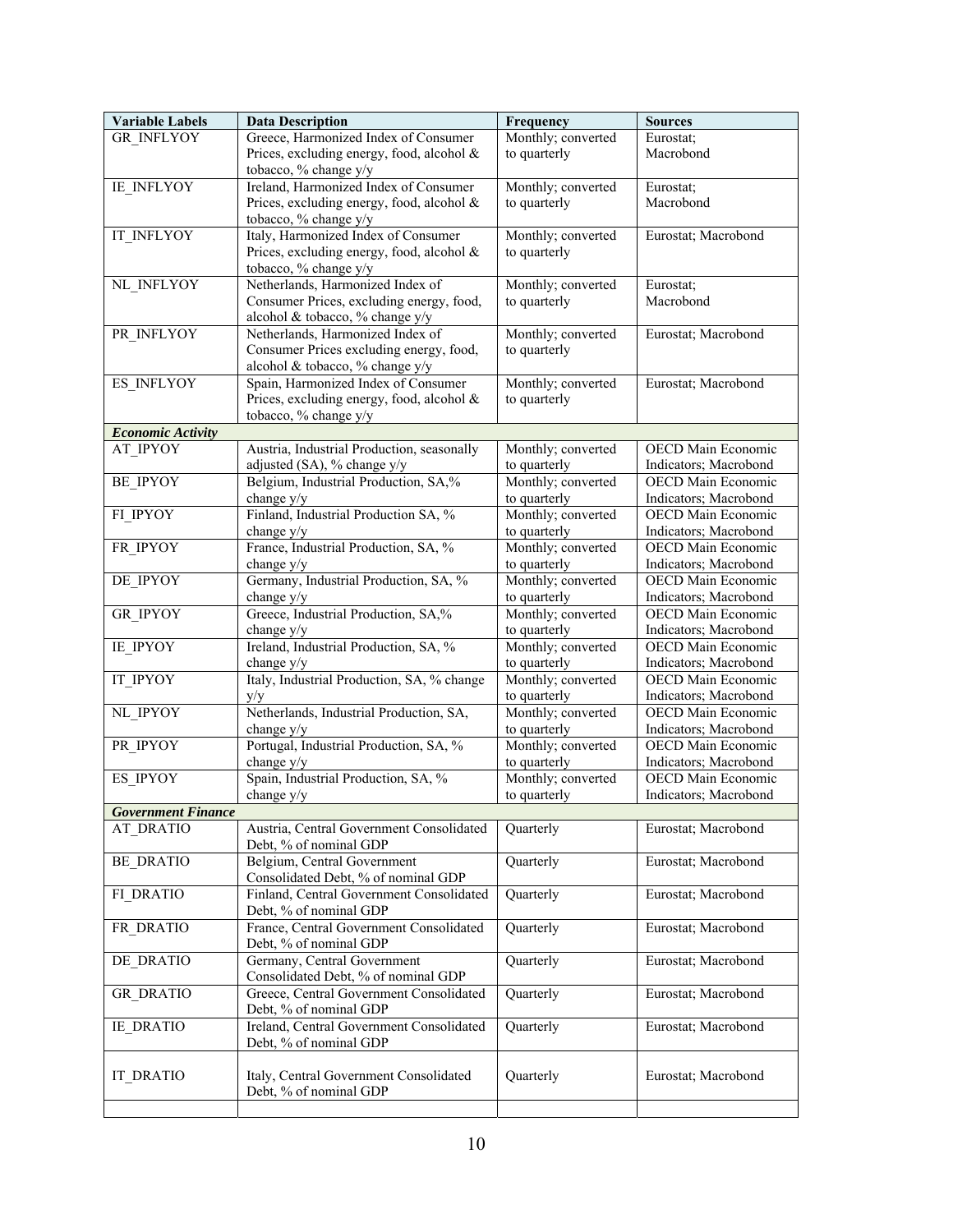| <b>Variable Labels</b>    | <b>Data Description</b>                         | Frequency          | <b>Sources</b>       |
|---------------------------|-------------------------------------------------|--------------------|----------------------|
| <b>NL DRATIO</b>          | Netherlands, Central Government                 | Quarterly          | Eurostat; Macrobond  |
|                           | Consolidated Debt, % of nominal GDP             |                    |                      |
| PR DRATIO                 | Portugal, Central Government                    | Quarterly          | Eurostat; Macrobond  |
|                           | Consolidated Debt, % of nominal GDP             |                    |                      |
| <b>ES DRATIO</b>          | Spain, Central Government Consolidation         | Quarterly          | Eurostat; Macrobond  |
|                           | Debt, % of nominal GDP                          |                    |                      |
| <b>Variables</b><br>Dummy |                                                 |                    |                      |
| <b>CRISIS</b>             | No financial crisis = 0; Financial crisis = $1$ | Monthly; Quarterly | Authors' calibration |

# **3.2 Methodology**

Both panel and country-specific time-series econometric techniques are used to examine the determinants of long-term government bond yields in several eurozone countries. Two sets of equations are used in this paper: one is for the monthly dataset and the other is for the quarterly dataset. The superscript  $m$  is used to identify variables in the monthly dataset and the superscript q is used to identify variables in the quarterly dataset.

First, the following behavioral equations are estimated using the monthly dataset:

$$
GB2_t^m = a_0 + a_1STIR_t^m + a_2INFLYOY_t^m + a_3IPYOY_t^m + \epsilon_t
$$
 (eq. #1)

$$
GB10_t^m = b_0 + b_1STIR_t^m + b_2INFLYOY_t^m + b_3IPYOY_t^m + \varepsilon_t
$$
 (eq. #2)

Second, the quarterly dataset is used to examine the determinants of long-term government bond yields in the eurozone countries. The following behavioral equations are estimated using the quarterly dataset:

$$
GB2_t^q = c_0 + c_1STIR_t^q + c_2INFLYOY_t^q + c_3IPYOY_t^q + c_4DRATION_t^q + \vartheta_t
$$
 (eq. #3)

$$
GB10_t^q = d_0 + d_1STIR_t^q + d_2INFLYOY_t^q + d_3IPYOY_t^q + d_4DRATION_t^q + \rho_t
$$
 (eq. #4)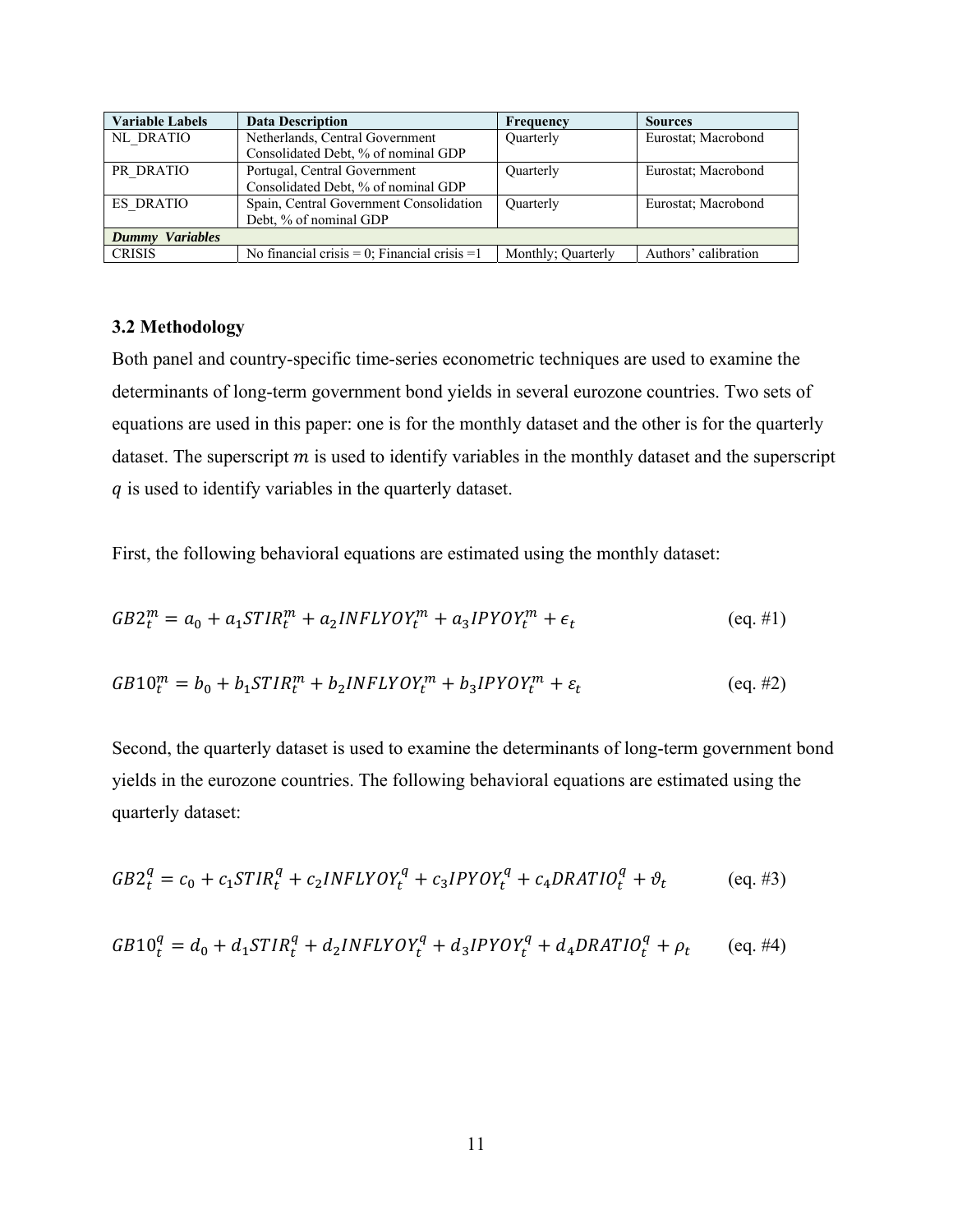### *3.2.1 The Methodology for Panel Estimations*

**The panel unit root tests:** Both the monthly and quarterly datasets can be categorized as having a large *T*, that is, long time-series data. For the monthly dataset, *T*=299, and for the quarterly dataset, *T*=63. Nelson and Plosser (1982) argue that macroeconomic variables with a long *T* can be characterized by the unit root process. To determine the level of integration of the dependent and explanatory variables, Hadri's (2000) Lagrange multiplier (LM) test is employed. Unlike the conventional panel unit root tests, the Hadri test has a null hypothesis of stationarity across all panels. Hadri argues that the null hypothesis of stationarity produces a more powerful test than other unit root approaches (Lee 2005). The test statistics for Hadri test can be written as:

$$
\widehat{LM} = \frac{1}{N} \sum_{i=1}^{n} \left( \frac{\frac{1}{T^2} \sum_{t=1}^{T} S_{it}^2}{\widehat{\sigma}_{\varepsilon}^2} \right), S_{it} = \sum_{j=1}^{t} \widehat{\varepsilon}_{ij}
$$
 (eq. #5)

The unit root results from the Hadri tests are presented in tables 3 and 4. Results show that the null hypothesis of full panel stationarity is rejected for all monthly and quarterly variables in levels. The null hypothesis is not rejected when the same test to the first differences of monthly variables is applied. However, the first difference of *IPYOY* and *DRATIO* are not found to be stationary at least by one of the two tests applied to the quarterly dataset and therefore the level of integration for these two variables is undetermined.

|                        |            | $\sim$                     |                                 |
|------------------------|------------|----------------------------|---------------------------------|
| Variable               | Intercept  | <b>Intercept and Trend</b> | <b>Determination</b>            |
| GB <sub>2</sub>        | $29.47***$ | $10.94***$                 | Nonstationary in level,         |
| $\Delta$ GB2           | $-1.76$    | $-0.49$                    | stationary in first difference. |
| GB10                   | $32.17***$ | 13 97***                   | Nonstationary in level,         |
| $\Delta$ GB10          | $-1.73$    | $-1.14$                    | stationary in first difference. |
| <b>STIR</b>            | $41.04***$ | $12.22***$                 | Nonstationary in level,         |
| $\Delta$ STIR          | $-1.92$    | $-1.30$                    | stationary in first difference. |
| <b>INFLYOY</b>         | $5.98***$  | $6.64***$                  | Nonstationary in level,         |
| <b><i>AINFLYOY</i></b> | $-2.24$    | $-2.01$                    | stationary in first difference. |
| <b>IPYOY</b>           | $3.58***$  | $3.56***$                  | Nonstationary in level,         |
| <b>AIPYOY</b>          | $-3.09$    | $-3.52$                    | stationary in first difference. |

**Table 3: Hadri Panel Unit Root Tests Using Monthly Data (1997m3–2015m9)** 

Notes: 1) \*\*\* represents statistical significance at the 1 percent level. 2) The null hypothesis of the Hadri (2000) test is that all the panels are stationary.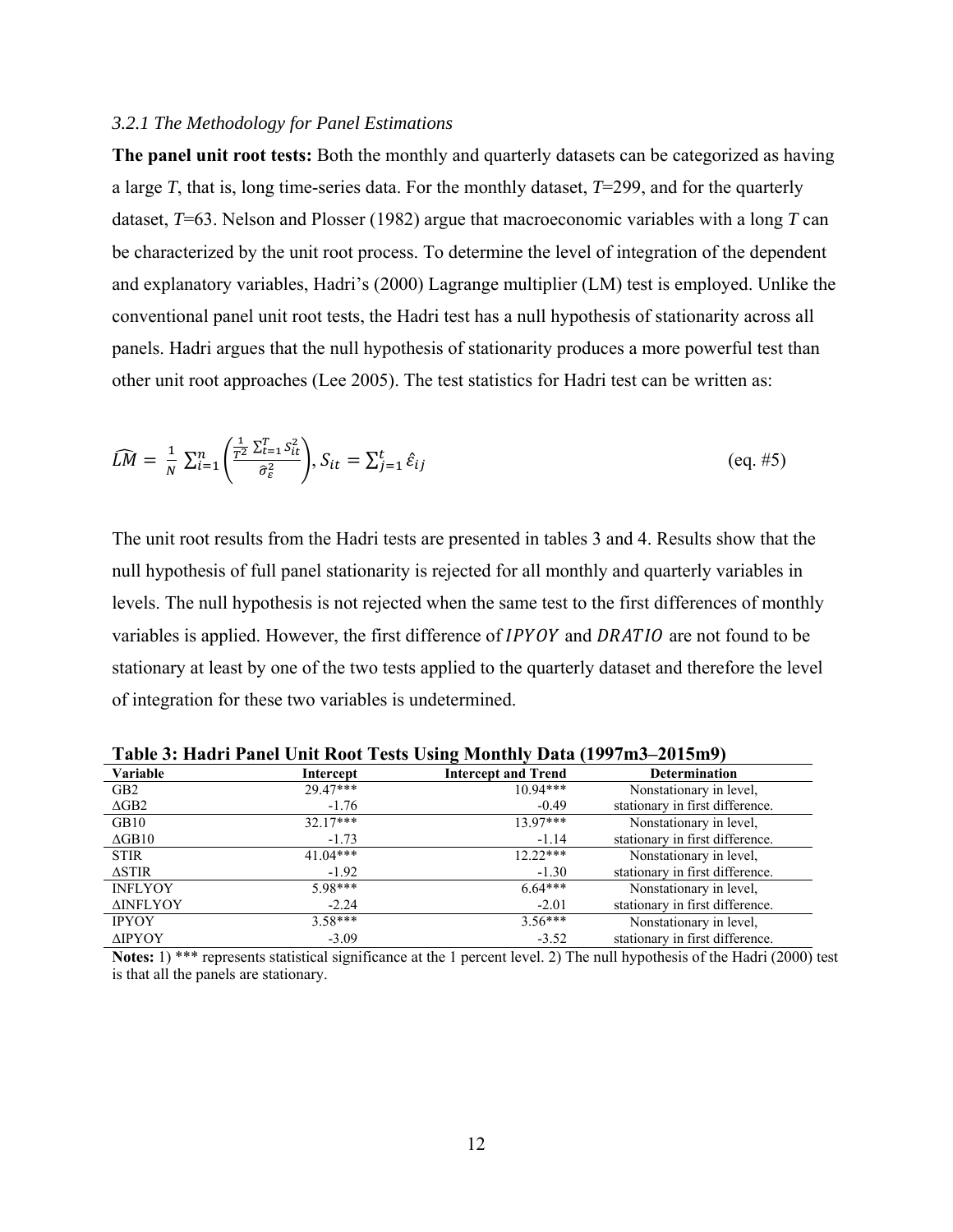| Variable               | Intercept  | - -<br><b>Intercept and Trend</b> | <b>Determination</b>            |
|------------------------|------------|-----------------------------------|---------------------------------|
| GB2                    | $16.44***$ | $6.24***$                         | Nonstationary in level,         |
| $\triangle$ GB2        | $-1.79$    | $-0.58$                           | stationary in first difference. |
| GB10                   | $18.31***$ | $8.44***$                         | Nonstationary in level,         |
| $\Delta$ GB10          | $-1.42$    | $-0.81$                           | stationary in first difference. |
| <b>STIR</b>            | $22.43***$ | $6.69***$                         | Nonstationary in level,         |
| $\Delta$ STIR          | $-1.56$    | $-1.27$                           | stationary in first difference. |
| <b>INFLYOY</b>         | $5.51***$  | $3.95***$                         | Nonstationary in level,         |
| <b><i>AINFLYOY</i></b> | $-1.82$    | $-0.92$                           | stationary in first difference. |
| <b>IPYOY</b>           | $2.95***$  | $2.94***$                         | Undetermined                    |
| ΔΙΡΥΟΥ                 | 0.18       | $623***$                          |                                 |
| <b>DRATIO</b>          | $11.62***$ | $11.27***$                        |                                 |
| <b>ADRATIO</b>         | $5.48***$  | $4.83***$                         | Undetermined                    |

**Table 4: Hadri Panel Unit Root Tests Using Quarterly Data (2000q1–2015q2)** 

Notes: 1) \*\*\* represents statistical significance at the 1 percent level. 2) The null hypothesis of the Hadri (2000) test is that all the panels are stationary.

Based on the unit root results, an estimation procedure is required that allows for nonstationarity and can estimate the long-run relationships between long-term government bond yields and other relevant variables.

**The pooled mean group:** The dynamics of government bond yields are examined by applying the pooled mean group (PMG) technique developed by Pesaran, Shin, and Smith (1999). This technique incorporates nonstationary variables and utilizes an error-correction (EC) approach that distinguishes between the long-run (cointegrating) relationship and the short-run adjustment process. Unlike the conventional panel cointegration approaches, the PMG technique does not require nonstationarity across all panels. The PMG procedure has a number of advantages over other cointegration approaches. First, the PMG estimation allows the long-run coefficients to be the same across panels and the short-run coefficients to vary. In the PMG estimation, a long-run equation is estimated by pooling the data for all countries, and individual short-run equations are estimated for each country and averaged to determine the short-run coefficients for the sample. Therefore, the PMG technique makes effective use of the available data. Second, Pesaran, Shin, and Smith (1999) argue that the PMG approach is less sensitive to extreme coefficient values at the panel level. This is particularly important for this paper, as the dataset includes the period of the financial crisis in the eurozone (the exact period has been provided earlier in the "data" section of the paper).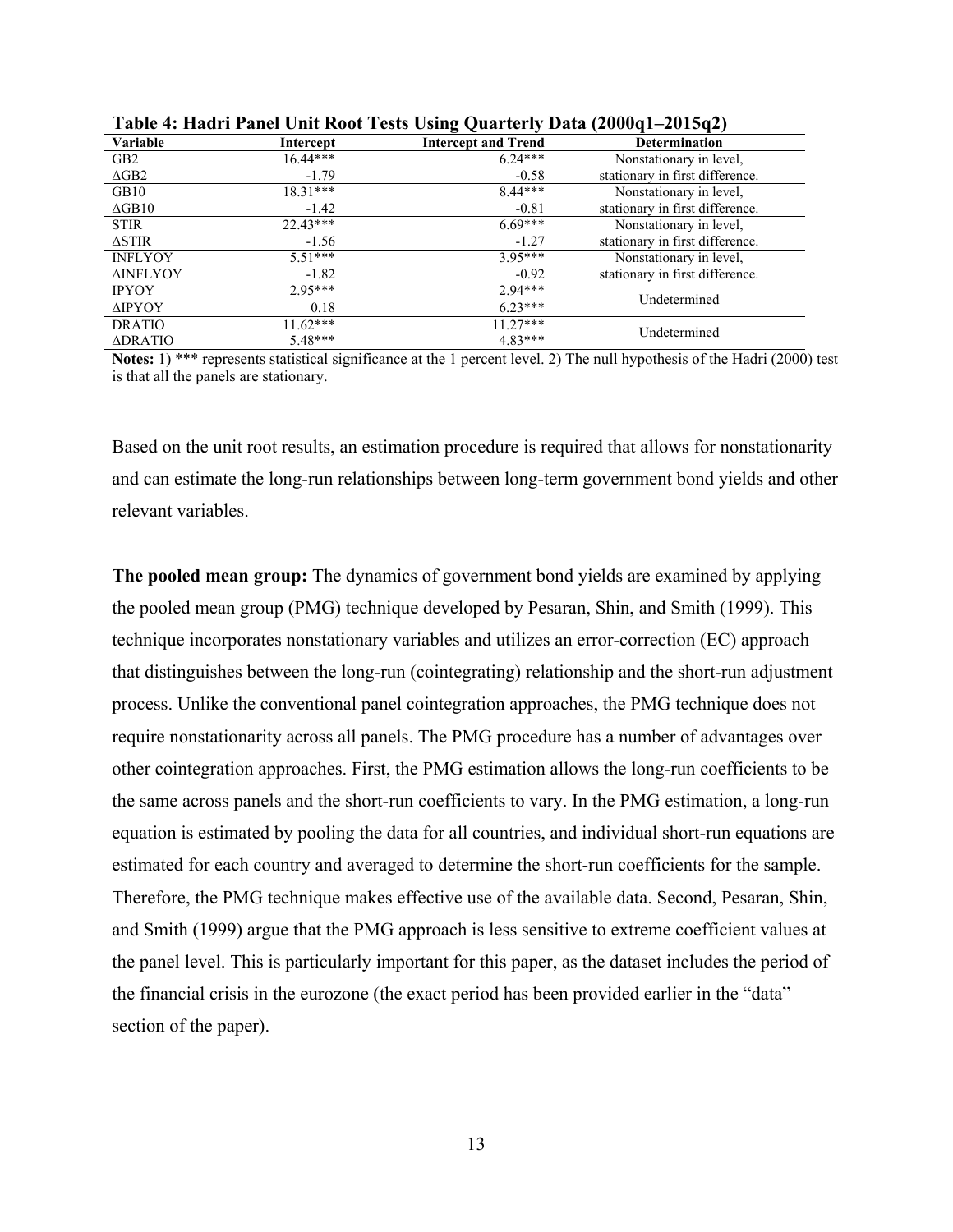The dependent variable *y* for  $t=1, 2, \ldots, T$  time periods and  $i=1, 2, \ldots, N$  in the unrestricted specification for the autoregressive distributed lags (ARDL) system of equations takes the following form:

$$
y_{it} = \sum_{j=1}^{m} \delta_{ij} y_{i,t-j} + \sum_{j=0}^{n} \sigma'_{ij} x_{i,t-j} + \rho_i + \varepsilon_{it}
$$
 (eq. #6)

where  $x_{ij}$  is the ( $k \times 1$ ) vector of control variables for group *i.*  $\rho_i$  represents the fixed effects and  $\varepsilon_{it}$  represents the vector of standard errors. This can be an unbalanced panel and  $m$  and  $n$  may vary across countries. Within a vector EC model (VECM), this system of equations can be reparametrized as follows:

$$
\Delta y_{it} = \theta_i (y_{i,t-1} - \beta_i' x_{i,t-1}) + \sum_{j=1}^{m-1} \gamma_{ij} \Delta y_{i,t-j} + \sum_{j=0}^{n-1} \gamma_{ij}' x_{i,t-j} + \rho_i + \varepsilon_{it}
$$
 (eq. #7)

where  $x_i$  is the vector of nonstationary variables for group *i* and  $\theta_i$  is the EC coefficient.  $\beta'_i$ represents the long-run parameters, and finally,  $\gamma_{ij}$  and  $\gamma'_{ij}$  represent country-specific short-run coefficient vectors. The pooled group restriction is that the elements of  $\beta$  are common across countries. Therefore,

$$
\Delta y_{it} = \theta_i (y_{i,t-1} - \beta' x_{i,t-1}) + \sum_{j=1}^{m-1} \gamma_{ij} \Delta y_{i,t-j} + \sum_{j=0}^{n-1} \gamma'_{ij} x_{i,t-j} + \rho_i + \varepsilon_{it}
$$
 (eq. #8)

Estimation of this model is by maximum likelihood. Parameter estimates of this model are consistent and asymptotically normal for both stationary and nonstationary *I*(1) regressors. The EC term and all the dynamics of this model are free to vary. To ensure stability of the long-run equation, it is important to select the correct lag length order of the short-run equations. Here the lag length order has been selected by applying the Akaike information criterion (AIC).

#### *3.2.2 The Methodology for Country-Specific Time-Series Estimations*

**The ADF test:** As discussed above, given the long *T* for both monthly and quarterly datasets, the test of stationarity of all variables is applied. Different versions (with no constant and trend, constant and no trend, and constant and trend) of the augmented Dickey–Fuller (1979 and 1981)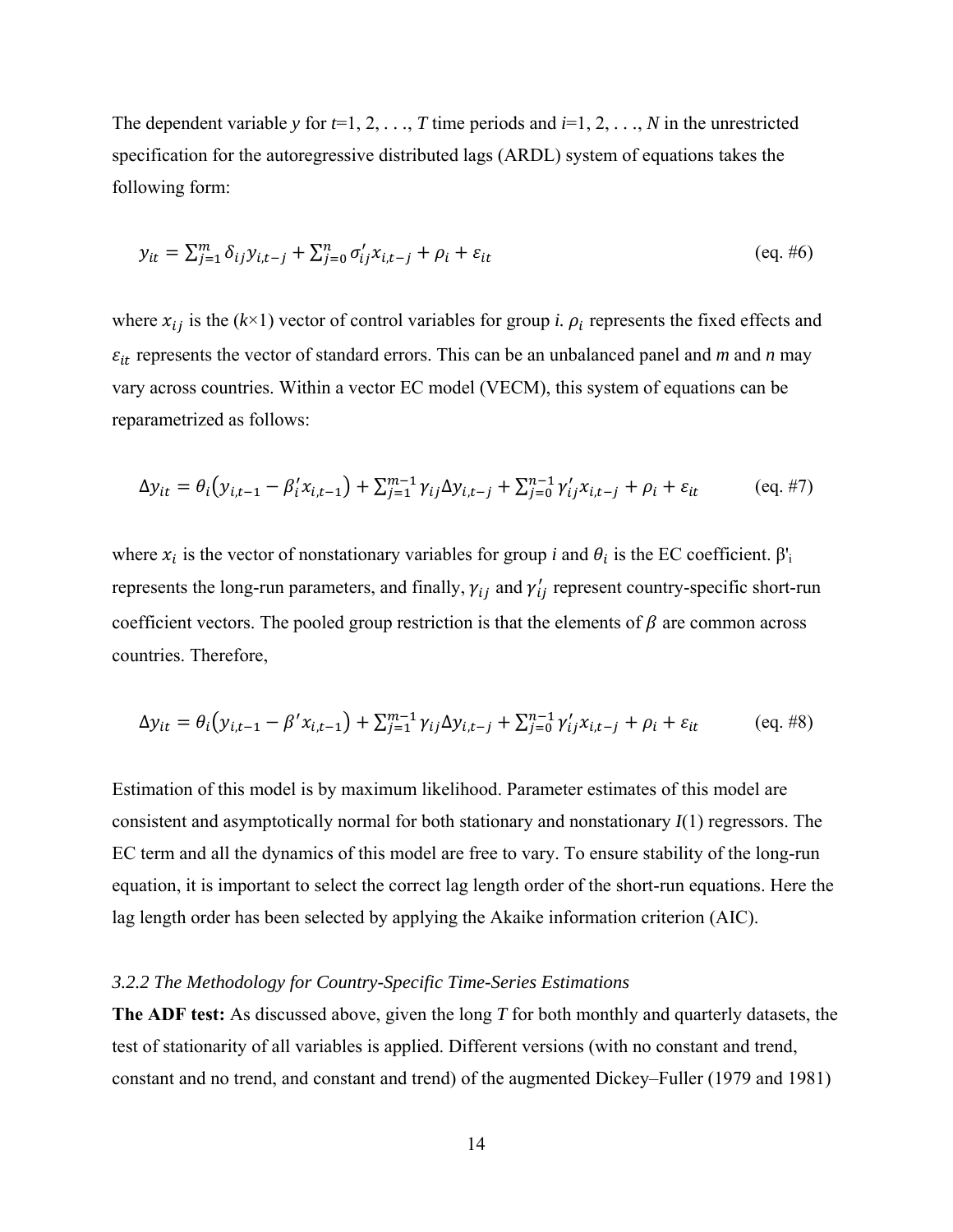tests are applied to check for unit roots. All of these tests produce similar results. However, due to space constraints, only the results with constant and no trend are presented here (in tables 5 and 6). All remaining results are available upon request. Most variables, except IPIYOY, are nonstationary at levels but are stationary at first differences. IPYOY is found to be stationary at levels for all countries except Greece.

**The ARDL bounds test:** Since all regressors in the models are not purely I(0) or I(1), this calls for an appropriate technique that is not constrained by the outcomes of unit root tests. The ARDL bounds test method proposed by Pesaran and Shin (1998) and Pesaran, Shin, and Smith (2001) is used to identify the long-run determinants of long-term bond yields in the 11 eurozone member countries. This approach allows regressors to take different optimal numbers of lags, which makes it attractive over the standard cointegration techniques, such as Johansen cointegration (Johansen and Juselius 1990). Paul, Uddin, and Norman (2011) give a detailed explanation of the ARDL bounds tests. The approach provides 95 percent critical bounds for the F-statistics. The bounds-testing approach involves two stages, in which a long-run relationship between the variables under investigation is tested in the first stage. To reject the null hypothesis of no cointegration, the calculated F-statistic has to be greater than the upper bound. If the cointegrating relationship is found in the first stage, the coefficients of long-run relations are estimated in the following stage. As mentioned in Pesaran and Shin (1998), the ARDL technique produces consistent estimates of the long-run coefficients irrespective of the level of integration of the regressors. The AIC is used to determine the lag length order of the ARDL model(s). The EC coefficient is calculated in the second stage. The sign of the EC term has to be negative and significant for the convergence of the dynamics to the long-run equilibrium.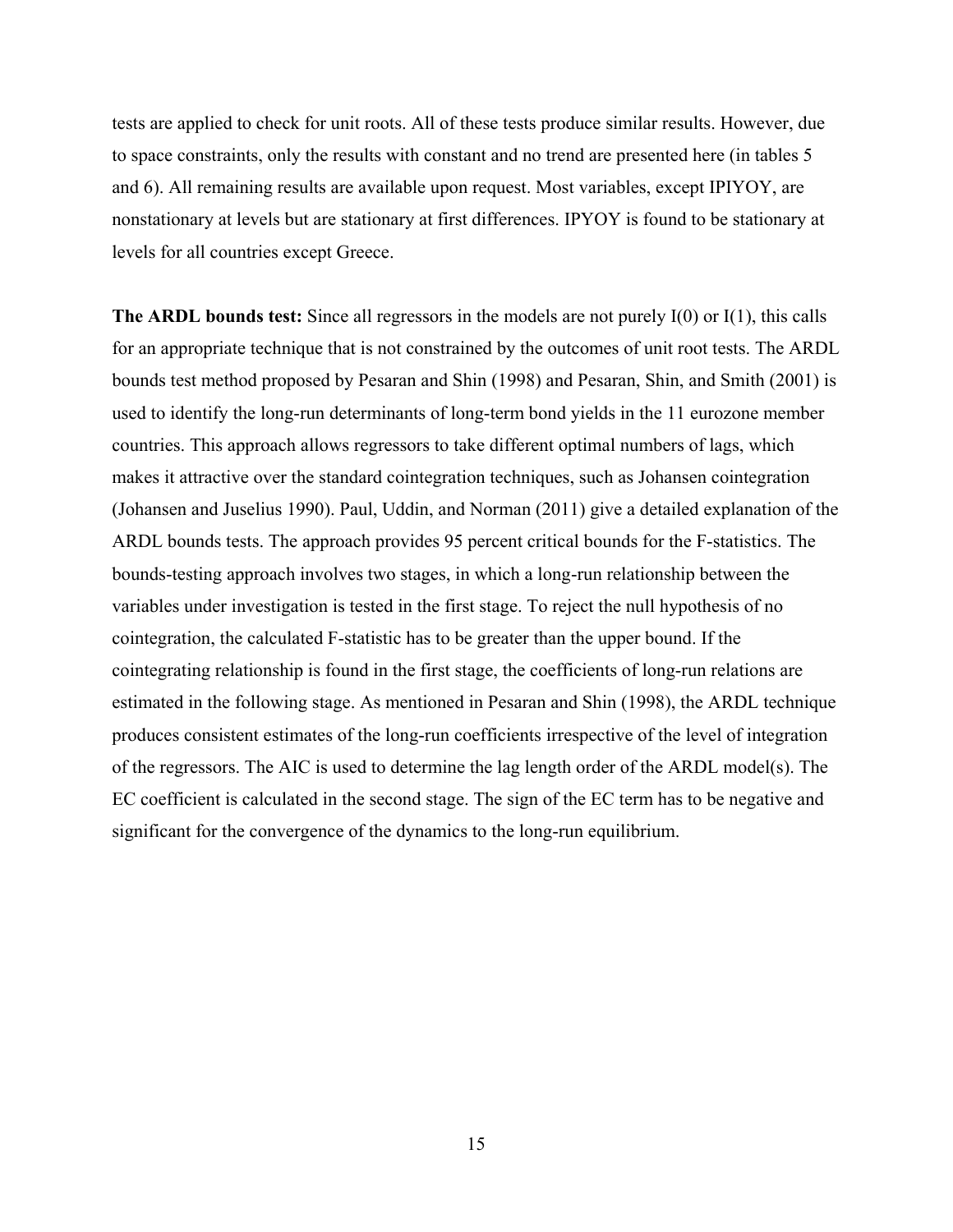| Country     | GB2        | AGB2        | GB <sub>10</sub> | AGB10       | <b>STIR</b> | <b>ASTIR</b> | <b>INFLYOY</b> | <b>AINFLYOY</b> | <b>IPY0Y</b> | <b>AIPYOY</b> |
|-------------|------------|-------------|------------------|-------------|-------------|--------------|----------------|-----------------|--------------|---------------|
| Austria     | $-0.55$    | $-12.61***$ | $-0.13$          | $-17.08***$ | $-1.25$     | $-10.91***$  | $-2.39$        | $-15.30***$     | $-4.71***$   | $-8.09***$    |
| Belgium     | $-1.89$    | $-13.63***$ | $-1.25$          | $-15.07***$ | $-2.75*$    | $-17.32***$  | $-2.83*$       | $-14.90***$     | $-4.53***$   | $-8.92***$    |
| Finland     | $-2.00$    | $-13.82***$ | $-1.64$          | $-13.06***$ | $-1.34$     | $-11.81***$  | $-2.03$        | $-16.09***$     | $-4.03***$   | $-9.00***$    |
| France      | $-1.20$    | $-14.81***$ | $-0.70$          | $-17.48***$ | $-1.68$     | $-16.08***$  | $-2.66*$       | $-6.69***$      | $-3.89***$   | $-8.97***$    |
| Germany     | $-0.56$    | $-13.94***$ | $-0.53$          | $-19.26***$ | $-1.59$     | $-14.40***$  | $-2.89**$      | $-17.57***$     | $-4.72***$   | $-8.18***$    |
| Greece      | $-1.33$    | $-14.15***$ | $-2.63*$         | $-6.34***$  | $-2.03$     | $-14.96***$  | $-2.03$        | $-14.96***$     | $-3.52***$   | $-7.86***$    |
| Ireland     | $-1.50$    | $-7.10***$  | $-1.11$          | $-16.14***$ | $-2.12$     | $-12.16***$  | $-1.57$        | $-5.17***$      | $-3.05**$    | $-8.44***$    |
| Italy       | $-1.49$    | $-17.31***$ | $-1.72$          | $-14.71***$ | $-1.02$     | $-16.27***$  | $-1.83$        | $-14.10***$     | $-4.35***$   | $-6.98***$    |
| Netherlands | $-0.66$    | $-16.12***$ | 0.02             | $-9.15***$  | $-0.83$     | $-1174$ ***  | $-1.89$        | $-14.24***$     | $-5.01***$   | $-8.86***$    |
| Portugal    | $-3.73***$ | $-4.23***$  | $-1.47$          | $-11.12***$ | $-1.76$     | $-18.92***$  | $-1.95$        | $-13.44***$     | $-3.56***$   | $-770***$     |
| Spain       | $-0.90$    | $-17.62***$ | $-1.60$          | $-15.89***$ | $-1.67$     | $-14.46***$  | $-2.36$        | $-11.85***$     | $-3.68***$   | $-8.29***$    |

**Table 5: ADF Unit Root Tests Using Monthly Data (with intercept)** 

Notes: 1) \*\*\*, \*\*, and \* represent statistical significance at the 1 percent, 5 percent, and 10 percent levels, respectively. 2) The null hypothesis of the ADF is that the series contains unit roots.

# **Table 6: ADF Unit Root Tests Using Quarterly Data (with intercept)**

| Country     | GB2       | $\triangle$ GB2 | GB10    | $\Delta$ GB10 | <b>STIR</b> | <b>ASTIR</b> | <b>INFLYO</b> | <b>AINFLY</b> | <b>IPY0Y</b> | <b>AIPYOY</b> | DRATIO    | <b>ADRATI</b> |
|-------------|-----------|-----------------|---------|---------------|-------------|--------------|---------------|---------------|--------------|---------------|-----------|---------------|
|             |           |                 |         |               |             |              |               | OY            |              |               |           |               |
| Austria     | $-2.19$   | $-7.17***$      | $-0.17$ | $-9.34***$    | $-2.13$     | $-7.10***$   | $-3.39**$     | $-7.04***$    | $-3.90***$   | $-6.22***$    | $-1.68$   | $-3.64***$    |
| Belgium     | $-0.99$   | $-7.81***$      | $-1.40$ | $-9.00***$    | $-1.63$     | $-12.74***$  | $-3.03**$     | $-7.53***$    | $-7.21***$   | $-7.35***$    | $-1.84$   | $-2.26$       |
| Finland     | $-0.86$   | $-8.14***$      | $-2.16$ | $-8.58***$    | $-1.31$     | $-10.21***$  | $-2.10$       | $-9.23***$    | $-3.29**$    | $-10.66***$   | $-0.83$   | $-9.33***$    |
| France      | $-0.59$   | $-6.65***$      | $-0.47$ | $-10.01***$   | $-1.33$     | $-10.46***$  | $-1.77$       | $-5.67***$    | $-4.00***$   | $-7.55***$    | 0.24      | $-2.82*$      |
| Germany     | $-1.36$   | $-7.36***$      | $-0.36$ | $-9.70***$    | $-1.67$     | $-7.87***$   | $-3.30**$     | $-9.16***$    | $-3.95***$   | $-8.95***$    | $-0.86$   | $-7.44***$    |
| Greece      | $-1.68$   | $-10.11***$     | $-2.49$ | $-10.08***$   | $-8.78***$  | $-31.80***$  | $-2.08$       | $-6.07***$    | $-2.08$      | $-6.63***$    | $-0.52$   | $-8.99***$    |
| Ireland     | $-1.51$   | $-5.68***$      | $-1.28$ | $-10.12***$   | $-1.55$     | $-12.00***$  | $-2.19$       | $-7.25***$    | $-3.09**$    | $-7.87***$    | $-2.95**$ | $-1.15$       |
| Italy       | $-0.62$   | $-9.12***$      | $-1.79$ | $-5.26***$    | $-1.07$     | $-11.97$     | $-1.74$       | $-4.88***$    | $-3.14**$    | $-6.82***$    | $-0.54$   | $-1.95$       |
| Netherlands | $-3.35**$ | $-4.86***$      | $-0.51$ | $-8.58***$    | $-1.20$     | $-7.19***$   | $-3.12**$     | $-7.24***$    | $-2.86*$     | $-6.81***$    | $-0.18$   | $-6.62***$    |
| Portugal    | $-1.10$   | $-8.37***$      | $-1.94$ | $-8.06***$    | $-1.66$     | $-11.57***$  | $-1.55$       | $-12.11***$   | $-2.67*$     | $-7.35***$    | 1.23      | $-6.30***$    |
| Spain       | $-2.12$   | $-7.77***$      | $-1.72$ | $-5.61***$    | $-1.66$     | $-7.40***$   | $-0.35$       | $-6.93***$    | $-3.75***$   | $-7.39***$    | 0.05      | $-2.90*$      |

Notes: 1) \*\*\*, \*\*, and \* represent statistical significance at the 1 percent, 5 percent, and 10 percent levels, respectively. 2) The null hypothesis of the ADF is that the series contains unit roots.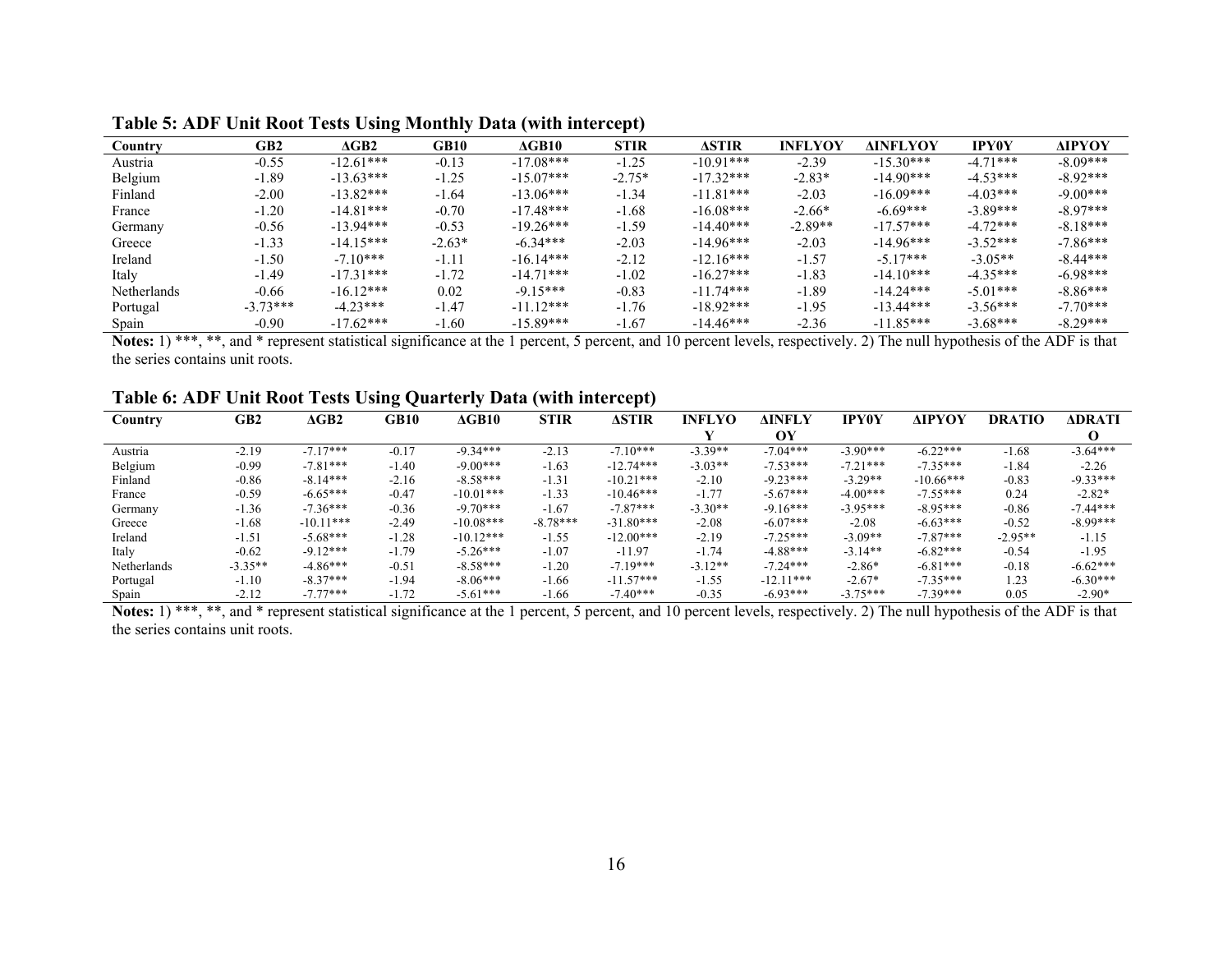# **IV: EMPIRICAL FINDINGS**

Two sets of findings are reported here using the appropriate methodologies for the relevant datasets. First, the findings from the panel datasets are provided. Second, the findings from timeseries analysis are presented.

### **4.1 Results from the Panel Analysis**

Table 7 presents the results from estimating the yield of GB2 and GB10 equations when the monthly dataset is used in the panel. The EC term from the PMG estimator is negative and statistically significant, which is desirable. The negative and significant coefficient of EC implies the convergence of the variables to their long-run equilibrium path. The magnitude of the coefficients suggests a modest speed of EC: that is, approximately 3 to 5 percent of any deviation from the equilibrium will be corrected in the first month.

| Variable                       | <b>Dependent Variable: GB2</b> | <b>Dependent Variable: GB10</b> |  |  |  |
|--------------------------------|--------------------------------|---------------------------------|--|--|--|
|                                | <b>Long-Run Equation</b>       |                                 |  |  |  |
| <b>INFLYOY</b>                 | $-0.45***(0.10)$               | $-0.33**$ (0.16)                |  |  |  |
| <b>IPYOY</b>                   | $0.03*(0.02)$                  | $-0.07**$ (0.03)                |  |  |  |
| <b>STIR</b>                    | $0.87***(0.06)$                | $0.86***(0.10)$                 |  |  |  |
|                                | <b>Short-Run Equation</b>      |                                 |  |  |  |
| Constant                       | $0.12**$ (0.06)                | $0.06***(0.01)$                 |  |  |  |
| EC                             | $-0.05***(0.01)$               | $-0.03***(0.00)$                |  |  |  |
| $\Delta$ GB2 <sub>-1</sub>     | 0.04(0.04)                     |                                 |  |  |  |
| $\triangle$ GB2.               | 0.02(0.04)                     |                                 |  |  |  |
| $\triangle$ GB2 <sub>-3</sub>  | 0.01(0.04)                     |                                 |  |  |  |
| $\Delta$ GB10 <sub>-1</sub>    |                                | 0.02(0.02)                      |  |  |  |
| $\triangle$ GB10 <sub>-2</sub> |                                | $-0.05(0.04)$                   |  |  |  |
| $\triangle$ GB10 <sub>-3</sub> |                                | $0.05**$ (0.03)                 |  |  |  |
| <b><i>AINFLYOY</i></b>         | $-0.20(0.30)$                  | $-0.08***(0.02)$                |  |  |  |
| ΔINFLYOY <sub>-1</sub>         | $0.15**$ (0.07)                | $0.10***(0.02)$                 |  |  |  |
| ΔΙΡΥΟΥ                         | 0.03(0.02)                     | $-0.00**$ (0.00)                |  |  |  |
| $\Delta$ IPYOY <sub>-1</sub>   | $-0.05(0.04)$                  | $-0.01(0.00)$                   |  |  |  |
| $\triangle$ STIR               | $0.70***(0.09)$                | $0.32***(0.04)$                 |  |  |  |
| $\Delta$ STIR <sub>-1</sub>    | $-0.14**$ (0.07)               | $-0.22$ *** (0.04)              |  |  |  |
| Number of Observations         | 2437                           | 2454                            |  |  |  |
| Selected Model                 | ARDL(4,2,2,2)                  | ARDL(4,2,2,2)                   |  |  |  |
| Time Period                    | 1997m5-2015m9                  | 1997m3-2015m9                   |  |  |  |

**Table 7: Pooled Mean Group Results Using Monthly Data** 

Notes: 1) \*\*\*, \*\*, and \* represent statistical significance at the 1 percent, 5 percent, and 10 percent level, respectively. 2) Standard errors are in parentheses. 3) Appropriate model was selected using the AIC.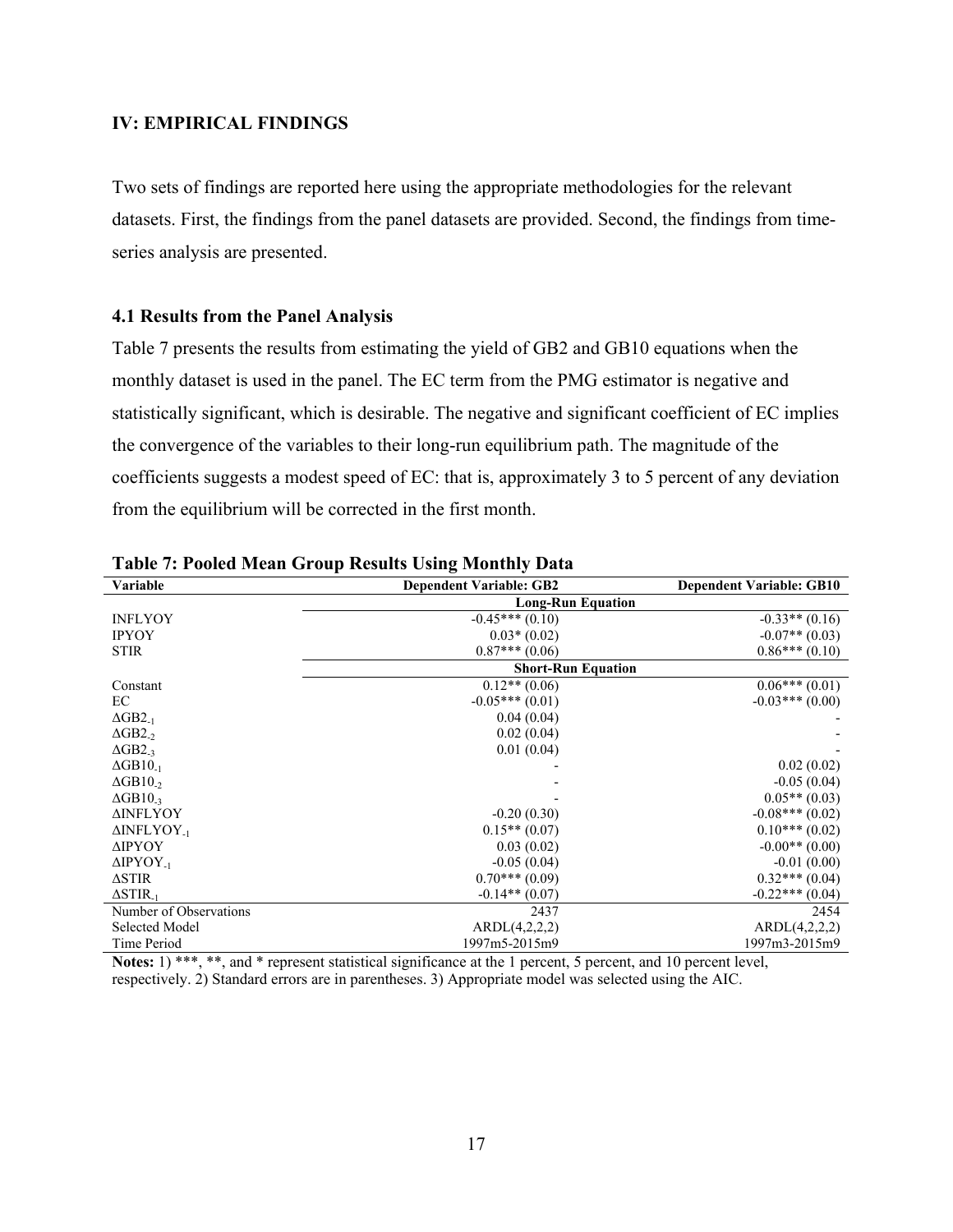Over the long run, INFLYOY is negatively related to the yields of GB2 and GB10. Coefficients of these variables are significant at the 1 percent and 5 percent level with the magnitudes of 0.45 and 0.33, respectively. A rise in inflation leads to a fall in long-term bond yields in the long run. This is contrary to the view that inflation and inflationary expectations exert an upward pressure on government bonds yields. However, if the ECB hikes (reduces) its benchmark policy rate in the face of upward (downward) inflationary pressures or in anticipation of a rise (decline) in inflationary expectations, short-term interest rates would be collinear with inflation. Hence, the coefficient on inflation may not be of the expected sign. The long-run coefficient of IPYOY is positive and significant (only at the 10 percent level) in the GB2 equation, but negative and significant (at the 5 percent level) in the GB10 equation.

The most important long-run determinant of the yields of GB2 and GB10 is the STIR. This is in concordance with the Keynesian view. The coefficients of this variable are always positive and significant at the 1 percent level. The size of the coefficients suggests that approximately 86 to 87 percent of the movements of the yields of GB2 and GB10 can be explained by the movements of STIR. Furthermore, the most important short-run determinant of long-term bond yields is the first difference of STIR.

Results from the quarterly dataset are presented in table 8. The negative and significant coefficients of the EC suggest that the long-run equations have empirical supports. Although small in magnitude, the coefficients of IPYOY are positive and significant at the 1 percent level. STIR is positive and significant at the 1 percent level. The size of this coefficient is between from 0.64 (for GB10) to 0.80 (for GB2). These results reinforce the previous findings from the monthly variables. Inflationary pressures appear to have no significant effect on GB2 and only a marginally negative effect (only at the 10 percent level) on GB10.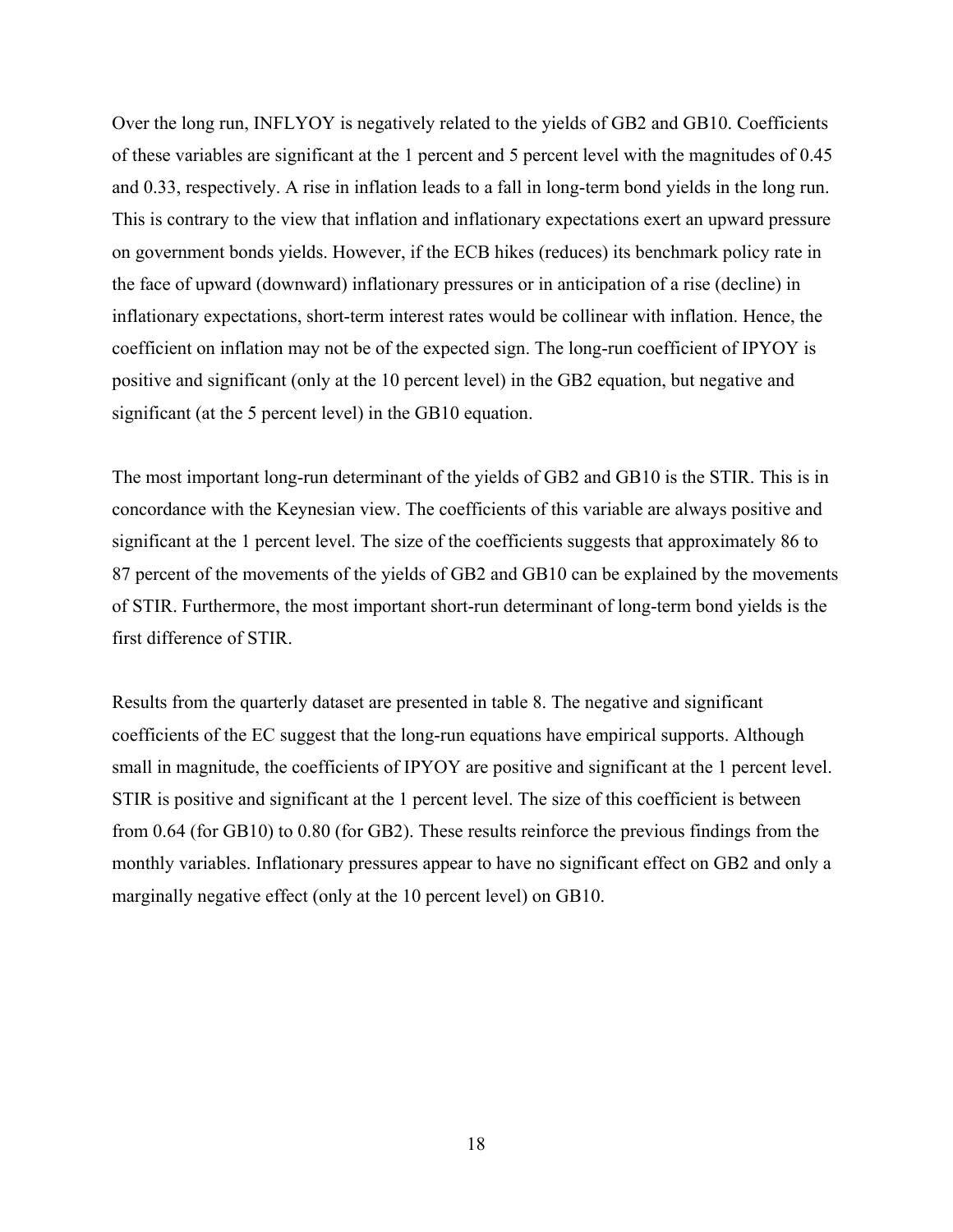| Variable                       | <b>Dependent Variable: GB2</b> | <b>Dependent Variable: GB10</b> |  |  |  |
|--------------------------------|--------------------------------|---------------------------------|--|--|--|
|                                | <b>Long-Run Equation</b>       |                                 |  |  |  |
| <b>INFLYOY</b>                 | 0.00(0.07)                     | $-0.23*(0.13)$                  |  |  |  |
| <b>IPYOY</b>                   | $0.08***(0.02)$                | $0.12***(0.03)$                 |  |  |  |
| <b>DRATIO</b>                  | $-0.01**$ (0.00)               | $-0.03**$ (0.01)                |  |  |  |
| <b>STIR</b>                    | $0.80***(0.04)$                | $0.64***(0.08)$                 |  |  |  |
|                                | <b>Short-Run Equation</b>      |                                 |  |  |  |
| Constant                       | $0.41***(0.05)$                | $0.65***(0.06)$                 |  |  |  |
| $\rm EC$                       | $-0.30***(0.06)$               | $-0.15***(0.02)$                |  |  |  |
| $\triangle$ GB2 <sub>-1</sub>  | $-0.03(0.07)$                  |                                 |  |  |  |
| <b>ΔINFLYOY</b>                | $0.29*(0.17)$                  | $0.15***(0.05)$                 |  |  |  |
| $\Delta$ INFLYOY <sub>-1</sub> | $-0.10(0.14)$                  | $0.20**$ (0.09)                 |  |  |  |
| $\Delta$ INFLYOY <sub>-2</sub> | $-0.24(0.19)$                  |                                 |  |  |  |
| <b>AINFLYOY</b> <sub>3</sub>   | 0.29(0.33)                     |                                 |  |  |  |
| ΔΙΡΥΟΥ                         | $-0.23(0.21)$                  | $-0.01(0.01)$                   |  |  |  |
| $\Delta$ IPYOY <sub>-1</sub>   | $-0.10(0.09)$                  | 0.00(0.01)                      |  |  |  |
| $\Delta$ IPYOY <sub>-2</sub>   | $-0.03(0.02)$                  |                                 |  |  |  |
| $\Delta$ IPYOY <sub>-3</sub>   | 0.05(0.05)                     |                                 |  |  |  |
| <b>ADRATIO</b>                 | 0.09(0.09)                     | 0.03(0.02)                      |  |  |  |
| $\triangle DRATIO_{-1}$        | $-0.04(0.05)$                  | 0.02(0.02)                      |  |  |  |
| $\triangle DRATIO_{-2}$        | $-0.05**$ (0.02)               |                                 |  |  |  |
| $\triangle DRATIO_{3}$         | 0.55(0.54)                     |                                 |  |  |  |
| $\Delta$ STIR                  | $1.40***(0.54)$                | $0.34***(0.05)$                 |  |  |  |
| $\Delta$ STIR <sub>-1</sub>    | $-1.06**$ (0.46)               | $-0.43***(0.13)$                |  |  |  |
| $\Delta$ STIR <sub>-2</sub>    | 0.56(0.47)                     |                                 |  |  |  |
| $\triangle$ STIR <sub>3</sub>  | $-0.61*(0.35)$                 |                                 |  |  |  |
| Number of Observations         | 635                            | 657                             |  |  |  |
| <b>Selected Model</b>          | ARDL(2,4,4,4,4)                | ARDL(1,2,2,2,2)                 |  |  |  |
| Time Period                    | 2000q1-2015q2                  | 2000q3-2015q2                   |  |  |  |

### **Table 8: Pooled Mean Group Results Using Quarterly Data**

Notes: 1) \*\*\*, \*\*, and \* represent statistical significance at the 1 percent, 5 percent, and 10 percent level, respectively. 2) Standard errors are in parentheses. 3) Appropriate model was selected using the AIC.

The ratio of government debt to nominal GDP (a measure of government finance) is included in the quarterly equations. The coefficients of this variable are always negative and significant at the 5 percent level in both the GB2 and GB10 equations. Therefore, contrary to the orthodox view, the debt ratio does not exert any upward pressure on long-term bond yields in eurozone countries.

In the next two tables (tables 9 and 10), the results from the PMG estimations are provided incorporating a dummy variable for the financial crisis period in all the models. These results echo the earlier findings. The CRISIS dummy is insignificant in three out of four of the estimated equations. However, this variable is positive and significant when the quarterly dataset is used for the GB10 equation.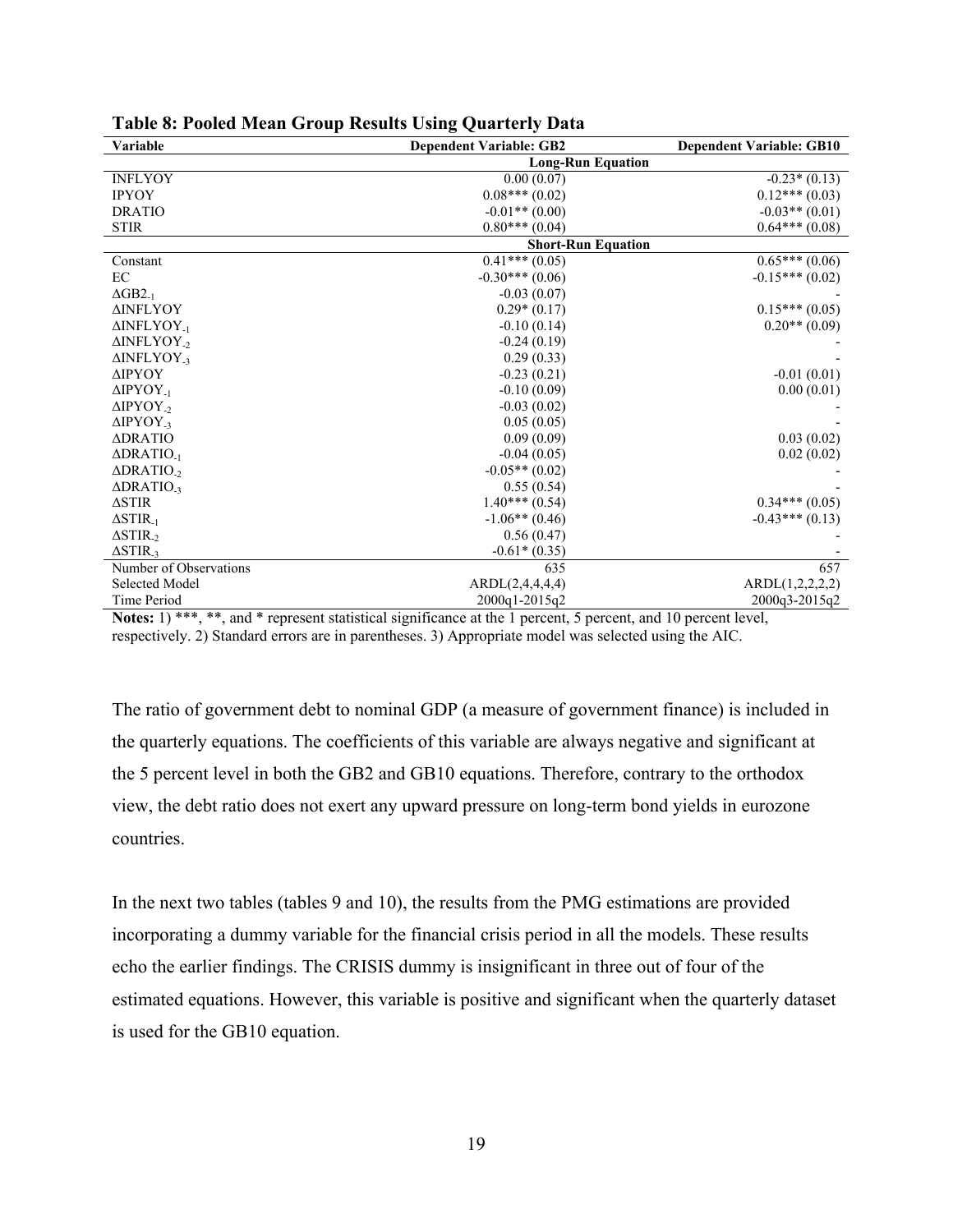| Variable                       | <b>Dependent Variable: GB2</b> | <b>Dependent Variable: GB10</b> |
|--------------------------------|--------------------------------|---------------------------------|
|                                | <b>Long-Run Equation</b>       |                                 |
| <b>INFLYOY</b>                 | $-0.04(0.08)$                  | 0.19(0.12)                      |
| <b>IPYOY</b>                   | 0.00(0.02)                     | $-0.06**$ (0.03)                |
| <b>STIR</b>                    | $0.68***(0.06)$                | $0.40***(0.08)$                 |
|                                | <b>Short-Run Equation</b>      |                                 |
| Constant                       | $0.10***(0.03)$                | $0.13***(0.04)$                 |
| EC                             | $-0.08***(0.02)$               | $-0.05***(0.01)$                |
| $\Delta$ GB2 <sub>-1</sub>     | 0.04(0.04)                     |                                 |
| $\triangle$ GB2.               | 0.01(0.03)                     |                                 |
| $\triangle$ GB2 <sub>-3</sub>  | 0.01(0.03)                     |                                 |
| $\Delta$ GB10 <sub>-1</sub>    |                                | 0.01(0.02)                      |
| $\Delta$ GB10.                 |                                | $-0.07*(0.03)$                  |
| $\triangle$ GB10 <sub>-3</sub> |                                | $0.05*(0.03)$                   |
| <b><i>ΔINFLYOY</i></b>         | $-0.18(0.26)$                  | $0.07***(0.01)$                 |
| $\Delta$ INFLYOY <sub>-1</sub> | 0.18(0.12)                     | $0.10***(0.03)$                 |
| ΔΙΡΥΟΥ                         | $-0.02(0.02)$                  | $-0.00(0.00)$                   |
| $\Delta$ IPYOY <sub>-1</sub>   | $-0.04(0.04)$                  | $-0.00(0.00)$                   |
| $\Delta$ STIR                  | $0.68***(0.05)$                | $0.32***(0.04)$                 |
| $\Delta$ STIR <sub>-1</sub>    | $-0.17***$ (0.05)              | $-0.22$ *** (0.04)              |
| <b>CRISIS</b>                  | 1.04(0.77)                     | 0.32(0.26)                      |
| Number of Observations         | 2437                           | 2454                            |
| <b>Selected Model</b>          | ARDL(4,2,2,2)                  | ARDL(4,2,2,2)                   |
| <b>Time Period</b>             | 1997m5-2015m9                  | 1997m3-2015m9                   |

# **Table 9: Pooled Mean Group Results with CRISIS Dummy Using Monthly Data**

**Notes:** 1) \*\*\*, \*\*, and \* represent statistical significance at the 1 percent, 5 percent, and 10 percent level, respectively. 2) Standard errors are in parentheses. 3) Appropriate model was selected using the AIC.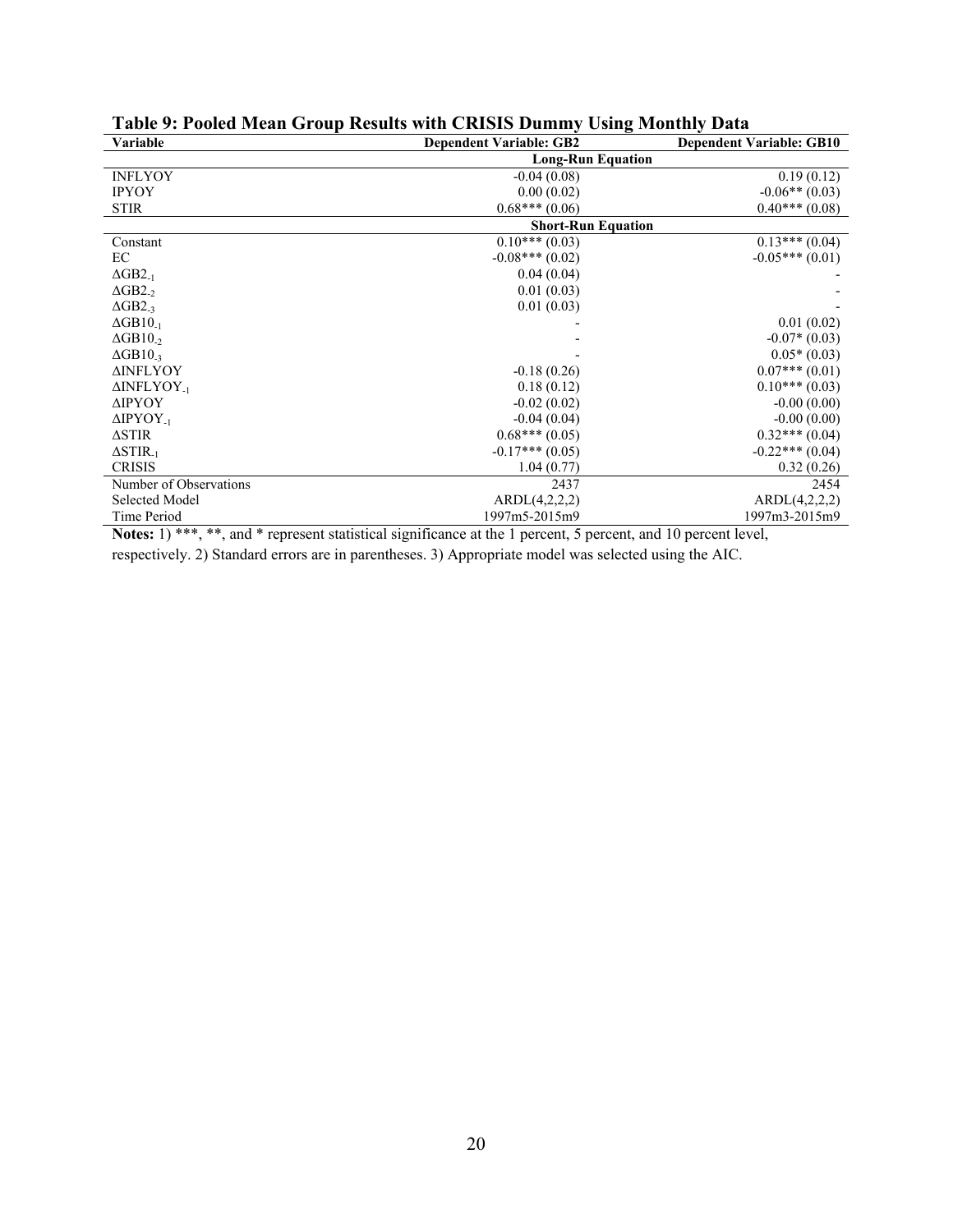| Variable                                     | <b>Dependent Variable: GB2</b>                                                                                                                                                                                                                                      | <b>Dependent Variable: GB10</b> |
|----------------------------------------------|---------------------------------------------------------------------------------------------------------------------------------------------------------------------------------------------------------------------------------------------------------------------|---------------------------------|
|                                              | <b>Long-Run Equation</b>                                                                                                                                                                                                                                            |                                 |
| <b>INFLYOY</b>                               | 0.07(0.05)                                                                                                                                                                                                                                                          | $-0.15(0.10)$                   |
| <b>IPYOY</b>                                 | $0.08***(0.02)$                                                                                                                                                                                                                                                     | $0.10***(0.03)$                 |
| <b>DRATIO</b>                                | $-0.01***(0.00)$                                                                                                                                                                                                                                                    | $-0.00(0.01)$                   |
| <b>STIR</b>                                  | $0.75***(0.04)$                                                                                                                                                                                                                                                     | $0.88***(0.06)$                 |
|                                              | <b>Short-Run Equation</b>                                                                                                                                                                                                                                           |                                 |
| Constant                                     | $\overline{0.69***(0.14)}$                                                                                                                                                                                                                                          | $0.43***(0.07)$                 |
| EC                                           | $-0.41***(0.08)$                                                                                                                                                                                                                                                    | $0.26***(0.03)$                 |
| $\triangle$ GB2 <sub>-1</sub>                | $-0.04(0.07)$                                                                                                                                                                                                                                                       |                                 |
| <b><i>AINFLYOY</i></b>                       | 0.44(0.27)                                                                                                                                                                                                                                                          | $0.24**$ (0.11)                 |
| ΔINFLYOY <sub>-1</sub>                       | $-0.06(0.13)$                                                                                                                                                                                                                                                       | 0.16(0.11)                      |
| ΔINFLYOY,                                    | $-1.33(1.20)$                                                                                                                                                                                                                                                       | $-0.01(0.07)$                   |
| ΔINFLYOY <sub>3</sub>                        | $-0.57(0.48)$                                                                                                                                                                                                                                                       | 0.01(0.10)                      |
| ΔΙΡΥΟΥ                                       | $-0.28(0.26)$                                                                                                                                                                                                                                                       | $-0.02*(0.01)$                  |
| ΔΙΡΥΟΥ <sub>-1</sub>                         | $-0.22(0.21)$                                                                                                                                                                                                                                                       | 0.01(0.01)                      |
| $\Delta$ IPYOY <sub>22</sub>                 | $-0.08(0.07)$                                                                                                                                                                                                                                                       | $-0.00(0.01)$                   |
| $\Delta$ IPYOY <sub>3</sub>                  | 0.05(0.05)                                                                                                                                                                                                                                                          | 0.00(0.01)                      |
| <b>ADRATIO</b>                               | $-0.42(0.43)$                                                                                                                                                                                                                                                       | 0.01(0.02)                      |
| $\triangle DRATIO_{-1}$                      | $-0.55(0.56)$                                                                                                                                                                                                                                                       | 0.02(0.02)                      |
| $\triangle DRATIO$ <sub>2</sub>              | $-0.58(0.53)$                                                                                                                                                                                                                                                       | 0.01(0.02)                      |
| $\triangle DRATIO_{,3}$                      | 0.22(0.21)                                                                                                                                                                                                                                                          | 0.02(0.02)                      |
| $\triangle$ STIR                             | 2.41(1.65)                                                                                                                                                                                                                                                          | $0.38***(0.08)$                 |
| $\Delta$ STIR <sub>-1</sub>                  | $-1.63(1.04)$                                                                                                                                                                                                                                                       | $-0.81***(0.09)$                |
| $\Delta$ STIR <sub>-2</sub>                  | 0.28(0.23)                                                                                                                                                                                                                                                          | 0.15(0.09)                      |
| $\Delta$ STIR <sub>-3</sub>                  | $-2.11(1.88)$                                                                                                                                                                                                                                                       | $-0.29***(0.09)$                |
| <b>CRISIS</b>                                | 4.75 (3.96)                                                                                                                                                                                                                                                         | $0.80***(0.30)$                 |
| Number of Observations                       | 635                                                                                                                                                                                                                                                                 | 635                             |
| <b>Selected Model</b>                        | ARDL(2,4,4,4,4)                                                                                                                                                                                                                                                     | ARDL(1,4,4,4,4)                 |
| Time Period<br>and the standards and alleged | 2001q1-2015q2<br>$\cdot$ $\sim$<br>$\cdots$ . The contract of the contract of the contract of the contract of the contract of the contract of the contract of the contract of the contract of the contract of the contract of the contract of the contract of the c | $2000q1 - 2015q2$<br>1.10       |

| Table 10: Pooled Mean Group Results with CRISIS Dummy Using Quarterly Data |  |  |  |  |  |  |  |  |  |  |  |  |
|----------------------------------------------------------------------------|--|--|--|--|--|--|--|--|--|--|--|--|
|----------------------------------------------------------------------------|--|--|--|--|--|--|--|--|--|--|--|--|

Notes: 1) \*\*\*, \*\*, and \* represent statistical significance at the 1 percent, 5 percent, and 10 percent level, respectively. 2) Standard errors are in parentheses. 3) Appropriate model was selected using the AIC.

It is clear from the panel results that the most important determinant of the long-term bond yields in eurozone member countries is the short-term interest rates. This is in concordance with the Keynesian view.

### **4.2 Country-Specific Time-Series Results**

The next task is to examine whether the findings from the panel analyses are different from the country-specific time-series results. Individual regressions for all 11 eurozone countries are estimated using the ARDL bounds test technique.

The ARDL bounds test results estimated using monthly variables are presented in table 11. The computed F-statistics, based on the Wald test, do not exceed the upper bound value for any of the 11 eurozone countries. Hence, there does not appear to be any statistically discernable long-run relationship when the monthly dataset is used for estimations.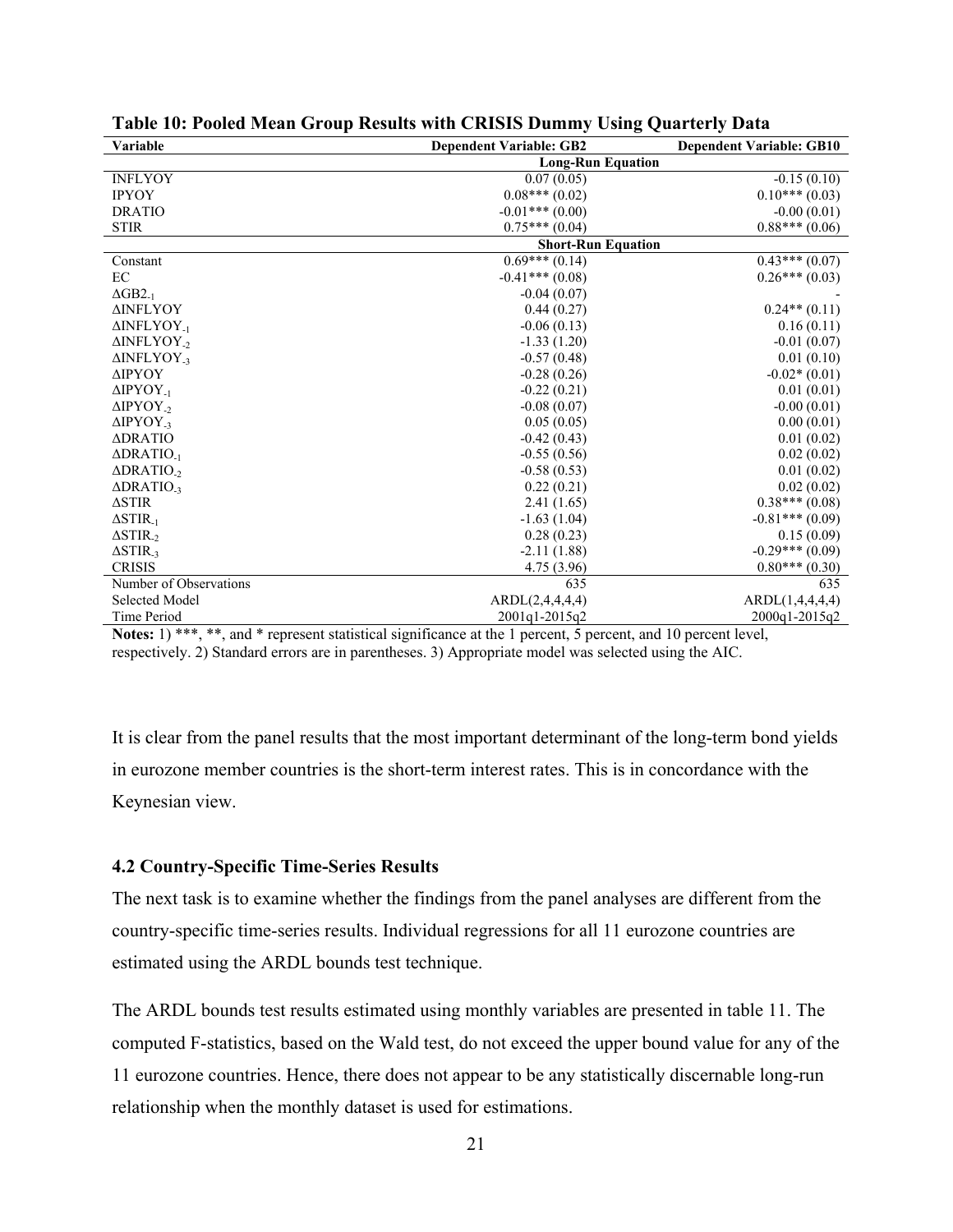|             | <b>F-Statistics</b> |             |  |
|-------------|---------------------|-------------|--|
| Country     | GB2                 | <b>GB10</b> |  |
| Austria     | 3.24                | 2.12        |  |
| Belgium     | 1.07                | 1.03        |  |
| Finland     | 1.56                | 1.35        |  |
| France      | 0.68                | 1.32        |  |
| Germany     | 1.16                | 1.19        |  |
| Greece      | 2.73                | 2.11        |  |
| Ireland     | 2.23                | 1.27        |  |
| Italy       | 2.87                | 3.36        |  |
| Netherlands | 0.44                | 1.61        |  |
| Portugal    | 1.71                | 1.11        |  |
| Spain       | 2.04                | 1.99        |  |

**Table 11: F-Statistics from ARDL Estimations Using Monthly Data**

**Notes:** Lower bound: 10 percent: 2.72; 5 percent: 3.23; 1 percent: 4.29. Upper bound: 10 percent: 3.77; 5 percent: 4.35; 1 percent: 5.61.

However, France, Greece, and Ireland exhibit evidence of long-run relationships between INFLYOY, IPYOY, DRATIO, STIR, and both GB2 and GB10 when quarterly variables are used for estimations, as shown in the results presented in table 12. Moreover, there are long-run relationships between INFLYOY, IPYOY, DRATIO, STIR, and GB2 in Spain, and between INFLYOY, IPYOY, DRATIO, STIR, and GB10 in the Netherlands and Portugal.

**F- Statistics Country GB2 GB10**  Austria 3.08 3.33  $B$ elgium  $2.37$   $1.21$ Finland 1.82 1.89 **France 5.43 4.91** Germany 2.28 2.05

**Table 12: F-Statistics from ARDL Estimations Using Quarterly Data**

**Notes:** Lower bound: 10 percent: 2.45; 5 percent: 2.86; 1 percent: 3.74. Upper bound: 10 percent: 3.52; 5 percent: 4.01; 1 percent: 5.06.

Greece **8.95** 4.70 Ireland **6.79 9.88**  Italy  $3.44$  1.30 Netherlands 6.45 **6.45** Portugal 1.82 **4.82**  Spain **3.61** 3.19

Based on the above results, the next step involves the estimation of the long-run coefficients of

STIR and other control variables using quarterly data. The results are presented in tables 13 and 14.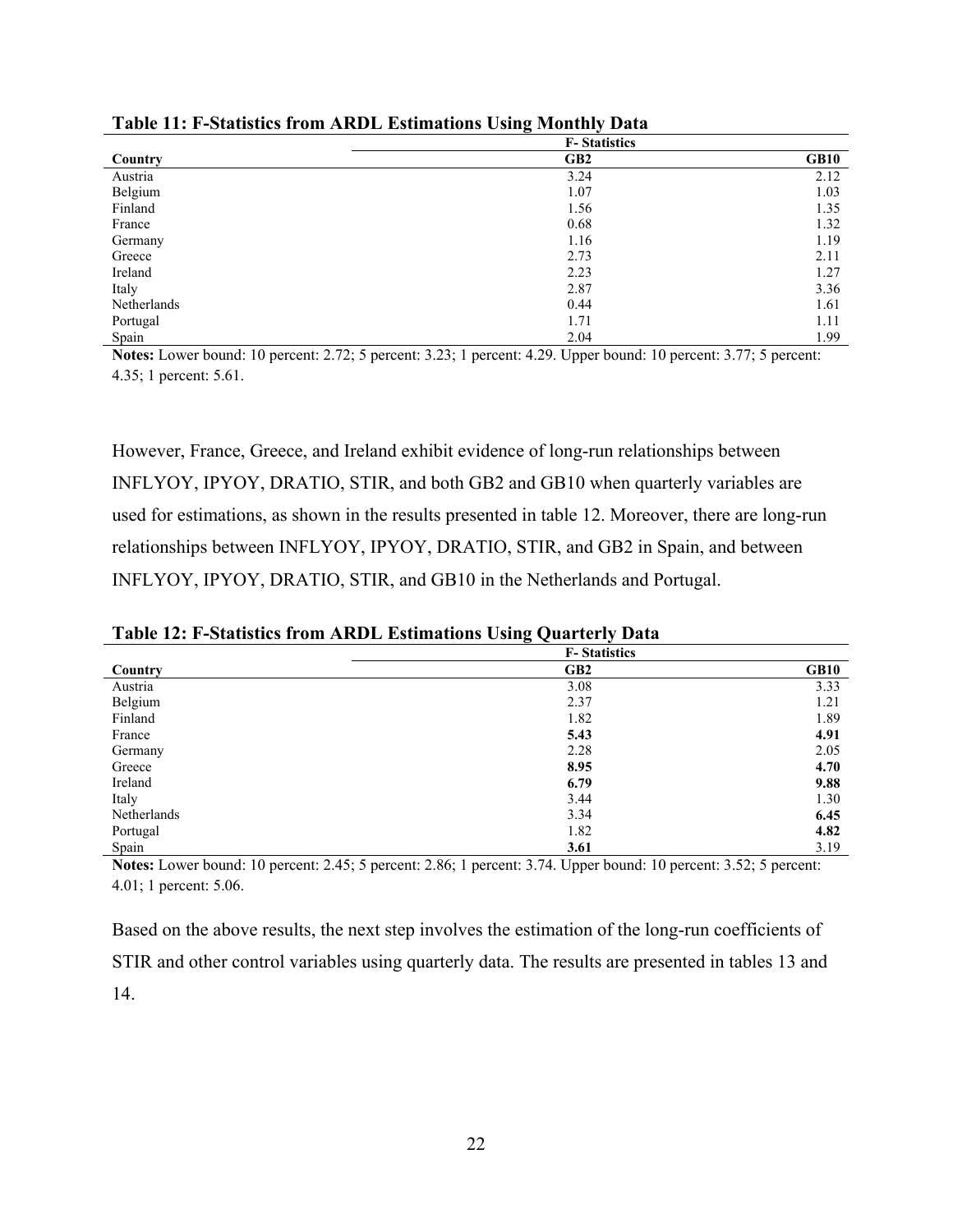| <b>Variable</b> | France           | Greece             | Ireland          | <b>Spain</b>       |
|-----------------|------------------|--------------------|------------------|--------------------|
| Constant        | $4.90***(0.74)$  | $-27.44***$ (5.34) | $1.82**$ (0.87)  | 0.32(0.52)         |
| EC.             | $-1.33***(0.26)$ | $-0.63***(0.14)$   | $-0.42***(0.10)$ | $-0.63$ *** (0.14) |
| <b>INFLYOY</b>  | $-0.24***(0.28)$ | $2.42***(0.46)$    | $0.25**$ (0.11)  | $0.23**$ (0.10)    |
| <b>IPYOY</b>    | 0.02(0.01)       | 0.128(0.07)        | $-0.08*(0.04)$   | 0.03(0.03)         |
| <b>DRATIO</b>   | $-0.06***(0.00)$ | $0.17***(0.03)$    | $-0.01(0.01)$    | $-0.01(0.01)$      |
| <b>STIR</b>     | $0.64***(0.06)$  | $0.95***(0.28)$    | $0.36*(0.20)$    | $0.77***(0.09)$    |
| Selected Model  | ARDL(4,2,0,3,4)  | ARDL $(4,3,3,2,4)$ | ARDL (3,3,1,2,3) | ARDL(1,0,0,1,2)    |
| Time Period     | 2000q4-2015q2    | $2001q2 - 2015q2$  | 2000q3-2015q2    | $2000q2 - 2015q2$  |

**Table 13: Long-Run Coefficients from ARDL Estimations for GB2 Using Quarterly Data**

**Notes:** 1) \*\*\*, \*\*, and \* represent statistical significance at the 1 percent, 5 percent, and 10 percent level, respectively. 2) Standard errors are in parentheses.

|  |  | Table 14: Long-Run Coefficients from ARDL Estimations for GB10 Using Quarterly Data |
|--|--|-------------------------------------------------------------------------------------|
|  |  |                                                                                     |

|                | Table I is Dong Kun Coemelents if one time to boundarious for ODT0 Csing Quarterly Data |                   |                    |                    |                   |
|----------------|-----------------------------------------------------------------------------------------|-------------------|--------------------|--------------------|-------------------|
| Variable       | France                                                                                  | Greece            | <b>Ireland</b>     | <b>Netherlands</b> | Portugal          |
| Constant       | $7.55***(2.41)$                                                                         | $-198.52(137.92)$ | 2.22(0.74)         | $8.27***(1.64)$    | $-2.74(2.35)$     |
| EС             | $-0.40***(0.10)$                                                                        | $-0.08(0.07)$     | $-0.58***(0.11)$   | $-0.43***(0.08)$   | $-0.36***(0.09)$  |
| <b>INFLYOY</b> | $-0.27(0.27)$                                                                           | 13.11 (9.69)      | 0.00(0.15)         | $0.24**$ (0.10)    | 0.13(0.37)        |
| <b>IPYOY</b>   | $0.10**$ (0.05)                                                                         | 0.53(0.78)        | $0.43***(0.08)$    | $0.10***(0.03)$    | 0.17(0.11)        |
| <b>DRATIO</b>  | $-0.08$ *** (0.03)                                                                      | 1.26(0.81)        | $0.01$ ** $(0.01)$ | $-0.12***(0.03)$   | $0.04**$ (0.02)   |
| <b>STIR</b>    | $0.35*(0.21)$                                                                           | 4.92(4.92)        | $0.57***(0.20)$    | 0.23(0.16)         | $1.03**$ (0.44)   |
| Selected Model | ARDL $(1,4,2,1,4)$                                                                      | ARDL(1,0,0,4,0)   | ARDL $(4,0,4,4,3)$ | ARDL(1,0,1,4,2)    | ARDL(4,2,1,4,2)   |
| Time Period    | $2000q2 - 2015q2$                                                                       | 2001q4-2015q2     | 2001q1-2015q2      | 2001q1-2015q2      | $2001q1 - 2015q2$ |

Notes: 1) \*\*\*, \*\*, and \* represent statistical significance at the 1 percent, 5 percent, and 10 percent level, respectively. 2) Standard errors are in parentheses.

It is evident from the above results that the most important long-run determinant of the yields of GB2 and GB10 is STIR. Whenever significant, this variable is always positive with a large magnitude. The coefficient of the debt ratio is significant and negative for France and the Netherlands, but positive for Greece, Ireland, and Portugal. For other eurozone countries, the effect of DRATIO is not statistically significant. The effect of IPYOY on long-term bond yields is generally positive, but the effect of INFLYOY is inconclusive.

The results from time-series analysis largely reinforce the notion that short-term interest rates are the most important driver of long-term interest rates on government bonds.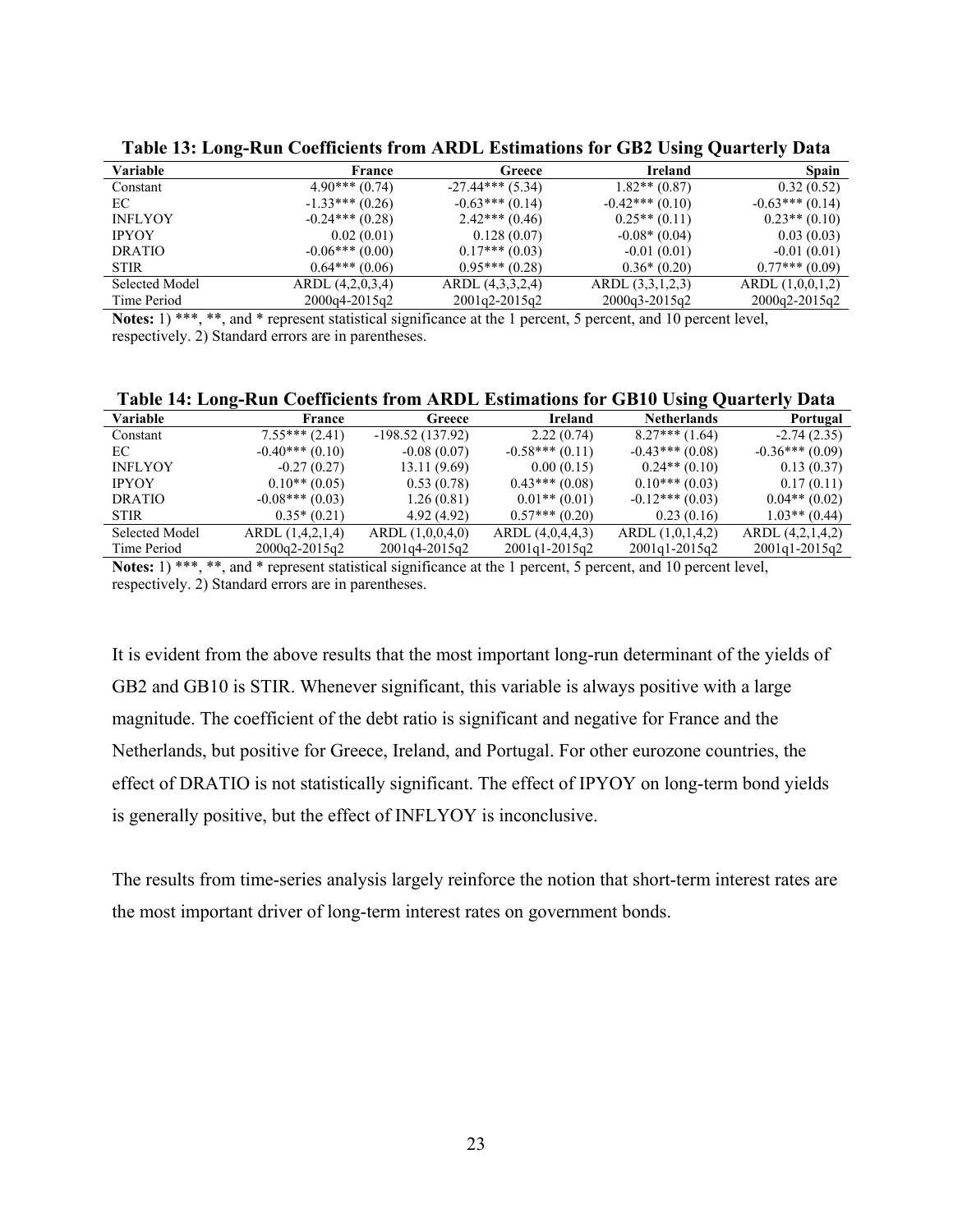# **V: CONCLUSION AND FURTHER RESEARCH**

The results reported in this paper show that short-term interest rates strongly influence long-term interest rates on government bonds in the eurozone member countries, even though these countries lack monetary sovereignty. The empirical results are quite relevant to the debate about the relative importance of the central bank's benchmark policy rate and a nation's government debt ratio in influencing the long-term interest rates of government bonds. These results can inform policy questions related to government debt burden, fiscal sustainability, fiscal policy, the central bank's ability to control long-term interest, and the efficacy of monetary policy.

Further in-depth research on these questions is warranted because there is considerable debate about what the relevant determinants of long-term interest rates are. There are also questions about the resilience, the robustness, and the indeterminate nature of the some of the findings in the empirical literature. Both conceptual and empirical research on the drivers of government bond yields in the eurozone would be useful for formulating, implementing, and evaluating appropriate financial, economic, and structural policies to ensure financial stability, restore investor confidence, and promote economic growth and social well-being in the eurozone.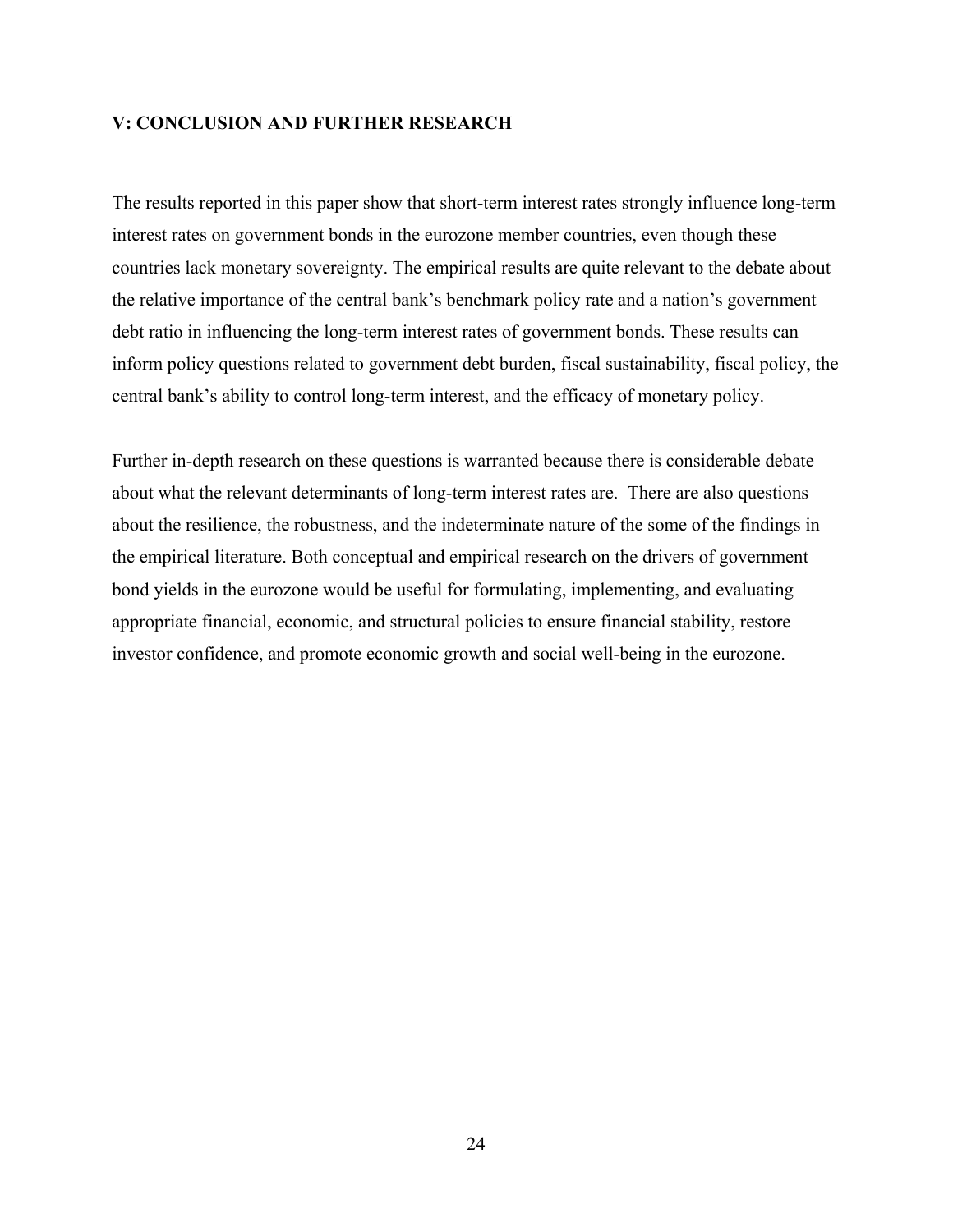## **REFERENCES**

Akram, T. 2014. "The Economics of Japan's Stagnation." *Business Economics* 49(3): 156–75.

- Akram, T., and A. Das. 2014a. "Understanding the Low Yields of the Long-Term Japanese Sovereign Debt." *Journal of Economic Issues* 48(2): 331–40.
- ———. 2014b. "The Determinants of Long-Term Japanese Government Bonds' Low Nominal Yields." Levy Institute Working Paper No. 818. Annandale-on-Hudson, NY: Levy Economics Institute of Bard College.
	- ———. 2015a. "Does Keynesian Theory Explain Indian Government Bond Yields?" Levy Institute Working Paper No. 834. Annandale-on-Hudson, NY: Levy Economics Institute of Bard College.
- ———. 2015b. "A Keynesian Explanation of Indian Government Bond Yields." *Journal of Post Keynesian Economics* 38(4): 565–87.
- ———. 2017. "The Long-Run Determinants of Indian Government Bond Yields." Levy Institute Working Paper No. 881. Annandale-on-Hudson, NY: Levy Economics Institute of Bard College.
- Akram, T., and H. Li. 2016. "The Empirics of Long-Term US Interest Rates." Levy Institute Working Paper No. 863. Annandale-on-Hudson, NY: Levy Economics Institute of Bard College.
- ———. 2017. "What Keeps Long-Term U.S. Interest Rates So Low?" *Economic Modelling* 60: 380–90.
- Baldacci, E., and M. Kumar. 2010. "Fiscal Deficits, Public Debt, and Sovereign Bond Yields." IMF Working Paper No. 10/184. Washington, DC: International Monetary Fund.
- Dickey, D.A., and W.A. Fuller. 1979. "Distribution of the Estimators for Autoregressive Time Series with a Unit Root." *Journal of the American Statistical Association* 74(366): 427– 31.

———. 1981. "Likelihood Ratio Statistics for Autoregressive Time Series with a Unit Root." *Econometrica* 49(4): 1057–72.

- Draghi, M. 2012. "Verbatim of the Remarks Made by Mario Draghi." Global Investment Conference, London, July 26. Available at: https://www.ecb.europa.eu/press/key/date/2012/html/sp120726.en.html.
- Fullwiler, S.T. 2016. "The Debt Ratio and Sustainable Macroeconomic Policy." *World Economic Review* 7: 12–42.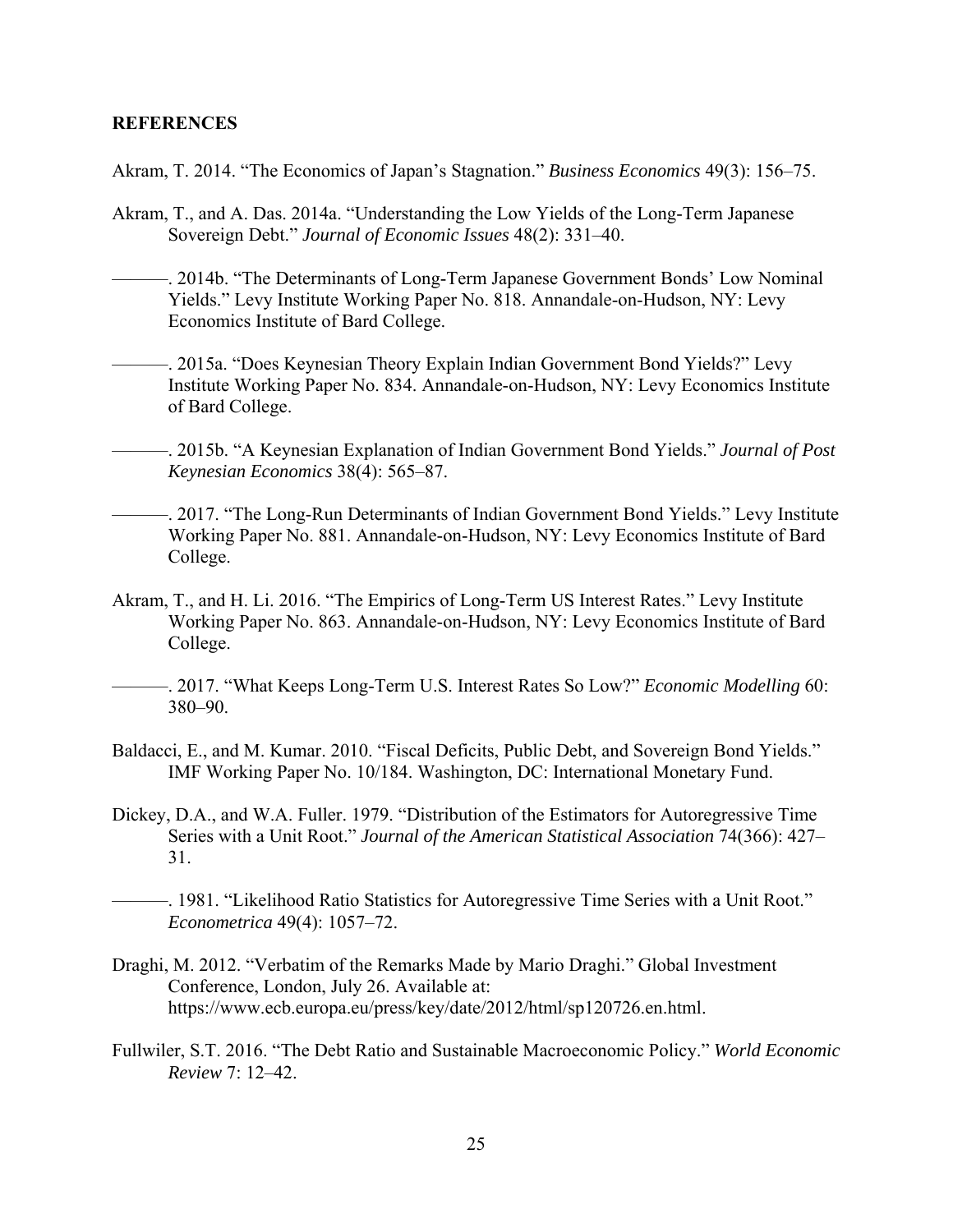- Gruber, J.W., and S.B. Kamin. 2012. "Fiscal Positions and Government Bond Yields in OECD Countries." *Journal of Money, Credit, and Banking* 44(8): 1563–87.
- Hadri, K. 2000. "Testing for Stationarity in Heterogeneous Panel Data." *The Econometrics Journal* 3(2): 148–61.
- Johansen, S., and K. Juselius. 1990. "Maximum Likelihood Estimation and Inference on Cointegration—with Applications to the Demand for Money." *Oxford Bulletin of Economics and Statistics* 52(2): 169–10.
- Keynes, J.M. 1930. *A Treatise on Money, Vol. II: The Applied Theory of Money*. London: Macmillan.
- ———. 2007 [1936]. *The General Theory of Employment, Interest, and Money*. New York: Palgrave Macmillan.
- Kregel, J. 2011. "Was Keynes' Monetary Policy *À Outrance* in the Treatise, A Forerunner of ZIRP and QE? Did He Change his Mind in the *General Theory*?" Levy Institute Policy Note No. 4. Annandale-on-Hudson, NY: Levy Economics Institute of Bard College.
- Lam, W.R., and K. Tokuoka. 2013. "Assessing the Risks to the Japanese Government Bond (JGB) Market." *Journal of International Commercial and Economic Policy* 4(1): 1350002–1-1350002-15. Available at: http://dx.doi.org/10.1142/S1793993313500026
- Lee, C.C. 2005. "Energy Consumption and GDP in Developing Countries: A Cointegrated Panel Analysis." *Energy Economics* 27(3): 415–27.
- Macrobond. various years. Macrobond subscription services. Available at: https://www.macrobond.com/
- Mitchell, W. 2015. *Eurozone Dystopia: Groupthink and Denial on a Grand Scale.* Northampton, MA: Edward Elgar Publishing.
- Nelson, C.R., and C.R. Plosser. 1982. "Trends and Random Walks in Macroeconmic Time Series: Some Evidence and Implications." *Journal of Monetary Economics* 10(2): 139– 62.
- Paul, B.P., M.G.S. Uddin, and A.M. Noman. 2011. "Remittances and Output in Bangladesh: An ARDL Bounds Testing Approach to Cointegration." *International Review of Economics* 58(2): 229–42.
- Pesaran, M.H., and Y. Shin. 1998. "An Autoregressive Distributed-Lag Modelling Approach to Cointegration Analysis." *Econometric Society Monographs* 31: 371–413.
- Pesaran, M.H., Y. Shin, and R.P. Smith. 1999. "Pooled Mean Group Estimation of Dynamic Heterogeneous Panels." *Journal of the American Statistical Association* 94(446): 621–34.